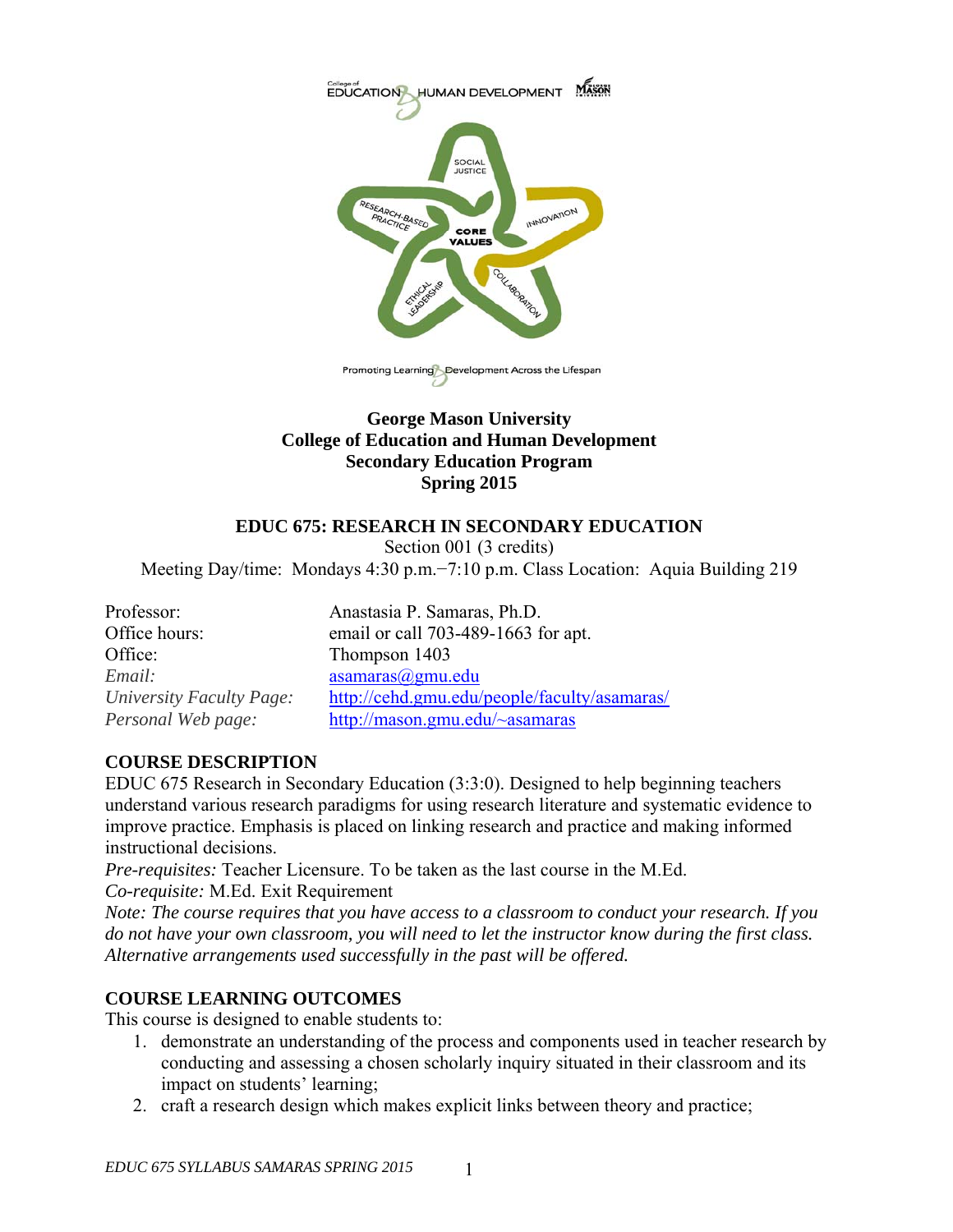- 3. examine ethical considerations when conducting teacher research; conduct teacher research which includes: research question(s), research proposal; review of related literature, methods, data collection/analysis, findings, discussion of impact on students, teacher, and education field; and abstract;
- 4. participate in "critical collaborative inquiries" to gain multiple perspectives in interpreting research and for validation and peer review of research;
- 5. demonstrate integration of national and state standards for content and pedagogy as related to the research question by reflecting on their own teaching practice and its impact on students' learning respective to students' discipline;
- 6. demonstrate skills and applications of visual and digital literacies in teacher research project and teacher research impact collaborative presentation.

# **RELATIONSHIP TO PROFESSIONAL STANDARDS**

Students will demonstrate an understanding and application of subject area standards aligned with the *National Content Standards* and identified by their Specialized Professional Association (SPA); and an understanding and application of teaching and learning standards as outlined by *INTASC.* National Content Standards for respective discipline: NCSS, NCTE, NCTM, NSTA

 National Council for the Social Studies http://www.ncss.org/ National Council of Teachers of English http://www.ncte.org/ National Council of Teachers of Mathematics http://www.nctm.org/ National Science Teachers Association http://www.nsta.org/ http://books.nap.edu/readingroom/books/nses/

INTASC: Interstate New Teacher Assistance and Support Consortium http://www.ccsso.org/content/pdfs/corestrd.pdf

Virginia State Standards

- Virginia Department of Education http://www.pen.k12.va.us/
- State of Virginia, SOL Resources http://www.pen.k12.va.us/VDOE/Instruction/sol.html
- State of Virginia Standards of Learning Test Information http://www.pen.k12.va.us/VDOE/src/SOLassessments.shtml

# **CEHD CORE VALUES COMMITMENT**

The College of Education & Human Development is committed to collaboration, ethical leadership, innovation, research-based practice, and social justice. Students are expected to adhere to these principles. http://cehd.gmu.edu/values/ For additional information on the College of Education and Human Development, visit our website [See http://gse.gmu.edu/].

# **CEHD PROFESSIONAL DISPOSITIONS**

Students are expected to exhibit professional behaviors and dispositions at all times. http://cehd.gmu.edu/assets/docs/forms/secondary\_ed/sec\_ed\_handbook.pdf The Graduate School of Education (GSE) expects that all students abide by the following: Students are expected to exhibit professional behavior and dispositions. *Commitment to the profession* 

 Promoting exemplary practice Excellence in teaching and learning Advancing the profession

Engagement in partnerships

*Commitment to honoring professional ethical standards* 

 Fairness Honesty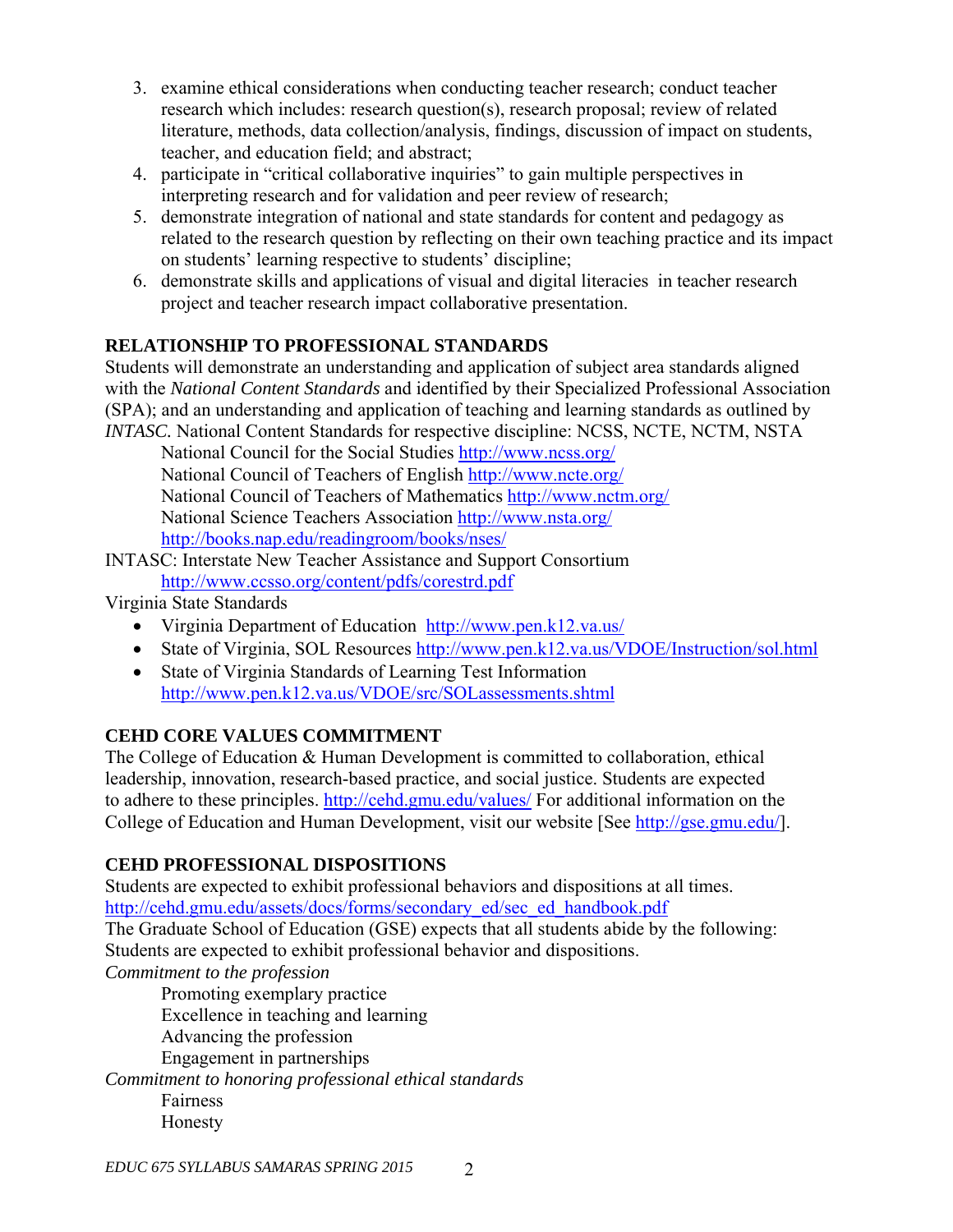Integrity **Trustworthiness**  Confidentiality Respect for colleagues and students *Commitment to key elements of professional practice*  Belief that all individuals have the potential for growth and learning Persistence in helping individuals succeed High standards Safe and supportive learning environments Systematic planning Intrinsic motivation Reciprocal, active learning Continuous, integrated assessment Critical thinking Thoughtful, responsive listening Active, supportive interactions Technology-supported learning Research-based practice Respect for diverse talents, abilities, and perspectives Authentic and relevant learning *Commitment to being a member of a learning community*  Professional dialogue Self-improvement Collective improvement Reflective practice Responsibility Flexibility Collaboration Continuous, lifelong learning *Commitment to democratic values and social justice* 

 Understanding systemic issues that prevent full participation Awareness of practices that sustain unequal treatment or unequal voice Advocate for practices that promote equity and access Respects the opinion and dignity of others Sensitive to community and cultural norms Appreciates and integrates multiple perspectives

## **GMU Policies and Resources for Students**

- 1. GMU Policies and Resources for students
	- a. Students must adhere to the guidelines of the George Mason University Honor Code [See http://academicintegrity.gmu.edu/honorcode/].
	- b. Students must follow the university policy for Responsible Use of Computing [See http://universitypolicy.gmu.edu/1301gen.html].
	- c. Students are responsible for the content of university communications sent to their George Mason University email account and are required to activate their account and check It regularly. All communication from the university, college, school, and program will be sent to students solely through their Mason email account.
	- d. The George Mason University Counseling and Psychological Services (CAPS) staff consists of professional counseling and clinical psychologists, social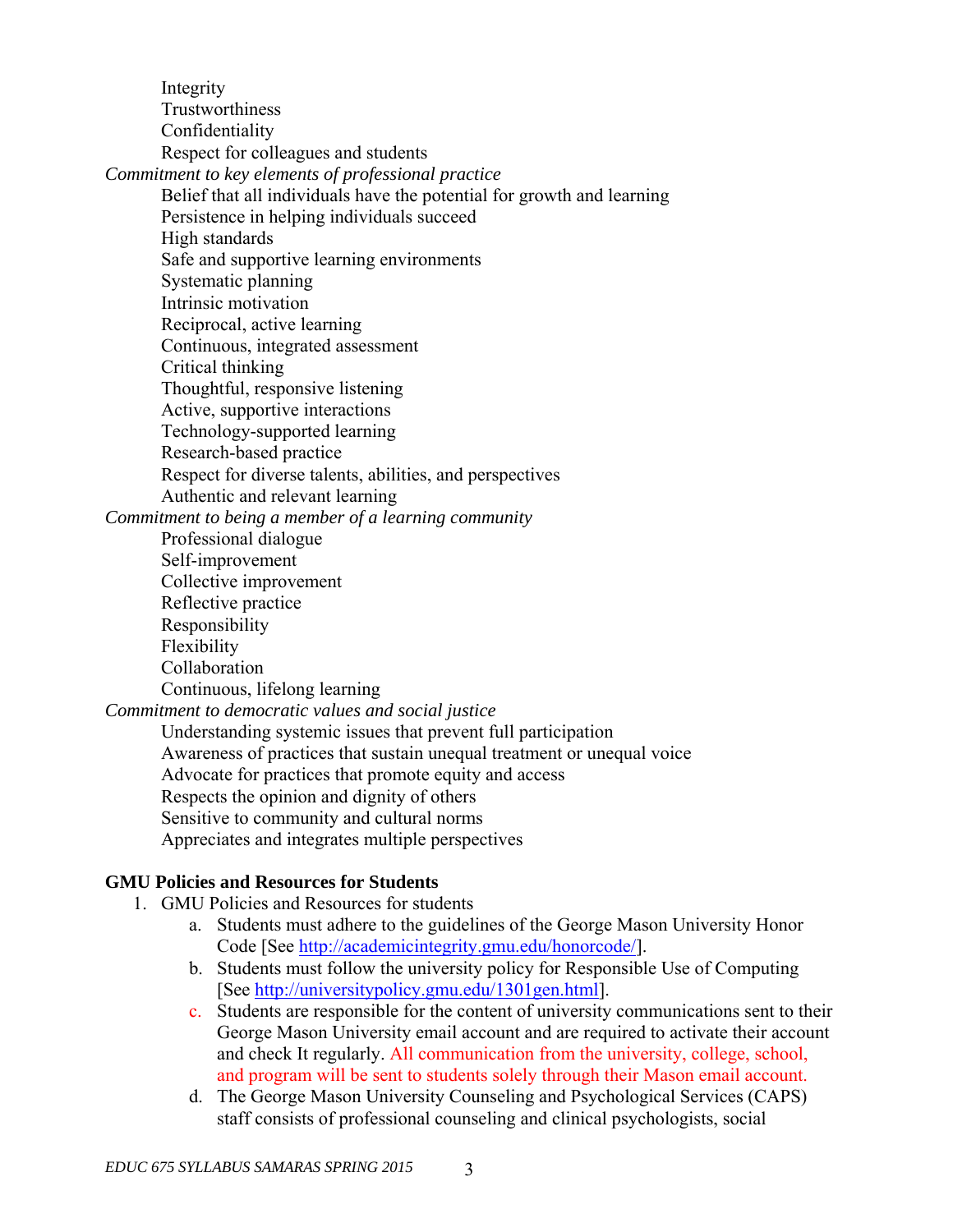workers, and counselors who offer a wide range of services (e.g., individual and group counseling, workshops and outreach programs) to enhance students' personal experience and academic performance [See http://caps.gmu.edu/].

- e. Students with disabilities who seek accommodations in a course must be registered with the George Mason University Office of Disability Services (ODS) and inform their instructor, in writing, at the beginning of the semester [See http://ods.gmu.edu/].
- f. Students must follow the university policy stating that all sound emitting devices shall be turned off during class unless otherwise authorized by the instructor.
- g. The George Mason University Writing Center staff provides a variety of resources and services (e.g., tutoring, workshops, writing guides, handbooks) intended to support students as they work to construct and share knowledge through writing [See http://writingcenter.gmu.edu/].
- 2. Professional Dispositions: Students are expected to exhibit professional behaviors and dispositions at all times.

http://cehd.gmu.edu/assets/docs/forms/secondary\_ed/sec\_ed\_handbook.pdf

3. Core Values Commitment: The College of Education & Human Development is committed to collaboration, ethical leadership, innovation, research-based practice, and social justice. Students are expected to adhere to these principles. http://cehd.gmu.edu/values/

# **Emergency Procedures**

You are encouraged to sign up for emergency alerts by visiting the website https://alert.gmu.edu. There are emergency posters in each classroom explaining what to do in the event of crises. Further information about emergency procedures exists on http://www.gmu.edu/service/cert

# **Sustainability at GMU**

George Mason University is focusing on making our community "greener" and reducing the impact on the environment. This course will contribute to this effort in the following ways. I hope that you will create other ways to contribute to contribute to this effort.

- Handouts will be available electronically through the Blackboard platform.
- All assignments will be submitted through the Blackboard at MyMason.
- Please consider reducing waste in your teaching practice.
- Incorporate teaching sustainability in the content of your lesson plans (for example, human's role in reducing their impact on the environment.) Think about what the next generation needs to know about "greening."

# **NATURE OF COURSE DELIVERY**

The major purpose of this course is for you to learn how to design and conduct a teacher research project and apply it in your classroom in order to improve your teaching and students' learning. The course is designed to promote a professional teaching and learning community with peer review critical friend support. Throughout the course, you are completing a step informally that you will later insert into your final paper. As you build your project with a commitment to each step in the process, it comes together. The course will be taught through a variety of activities to support the development of your teacher research projects involving: whole class and small group discussions, group, pair and group work, online work, and through dialogue and reflections of/in practice. Individual consultations are also built into class time.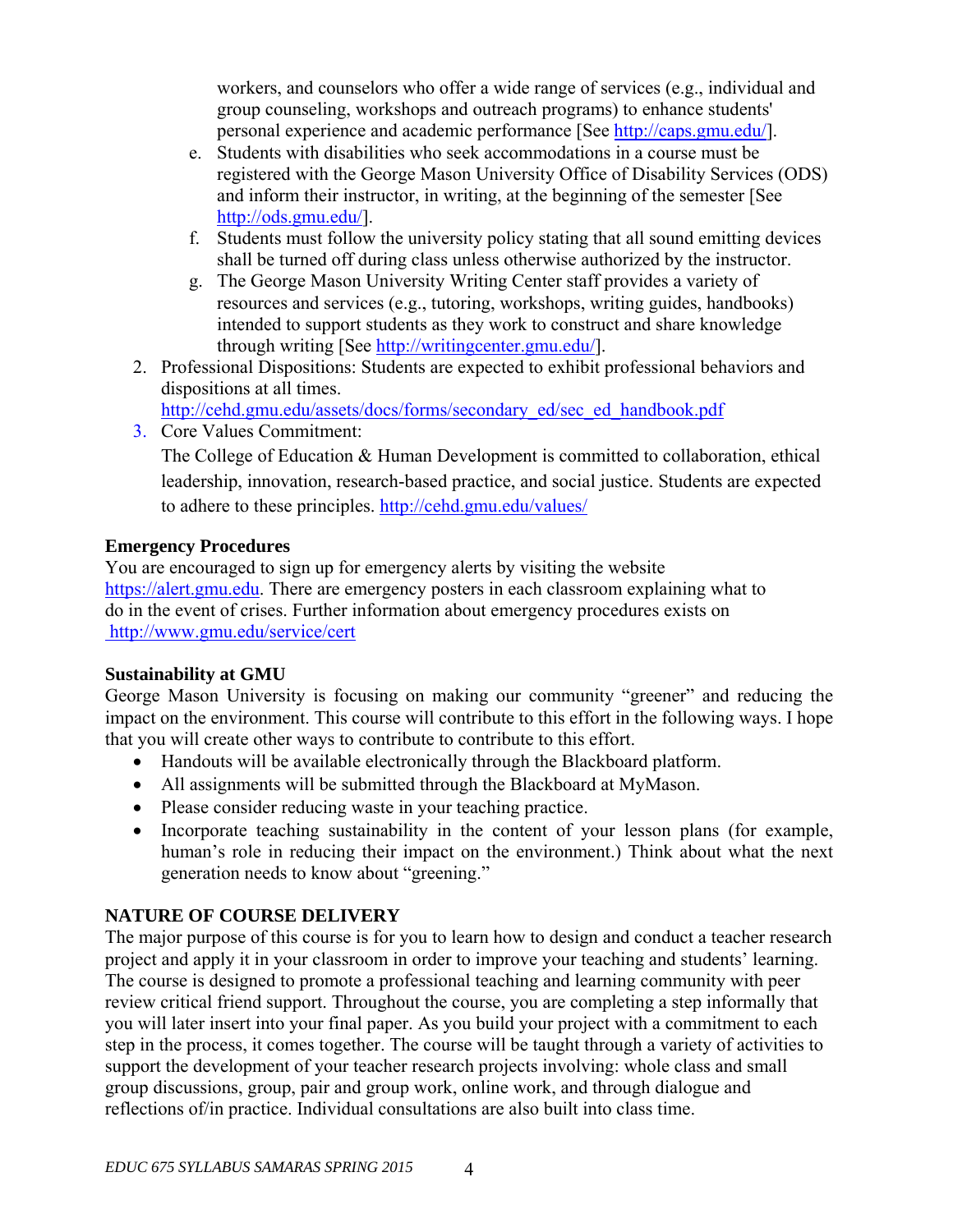## **REQUIRED READINGS**

Samaras, A. P. (2011). *Self-study teacher research: Improving your practice through collaborative inquiry.* Thousand Oaks, CA: Sage. ONLINE STUDENT STUDY GUIDES : http://www.sagepub.com/samaras/

## **GMU Alumni Teacher Research Exemplars:**

Mautz, M. (2014). *Promoting motivation in the classroom through goal-setting.* Paper submitted to the Secondary Education Program, Graduate School of Education, George Mason University, Virginia, in partial fulfillment of the requirements for the degree of master of education.

Mayden, K. H. (2014). *Making classroom conversation count: Improving participation in discussion to enhance learning.* Paper submitted to the Secondary Education Program, Graduate School of Education, George Mason University, Virginia, in partial fulfillment of the requirements for the degree of master of education.

Payden, J. (2014). *Using journal writing to develop students' mathematical communication skills.* Paper submitted to the Secondary Education Program, Graduate School of Education, George Mason University, Virginia, in partial fulfillment of the requirements for the degree of master of education.

Saxena, B. (2014). *Using discourse strategies to develop critical and creative thinking in science.* Paper submitted to the Secondary Education Program, Graduate School of Education, George Mason University, Virginia, in partial fulfillment of the requirements for the degree of master of education.

Sprague, L. (2014). *Management & madness: Discovering the balance between effective management and classroom morale.* Paper submitted to the Secondary Education Program, Graduate School of Education, George Mason University, Virginia, in partial fulfillment of the requirements for the degree of master of education.

Walsh, L. (2014). *Differentiation in an honors mathematics classroom: How to help each student individually reach their potential.* Paper submitted to the Secondary Education Program, Graduate School of Education, George Mason University, Virginia, in partial fulfillment of the requirements for the degree of master of education.

## **COURSE REQUIREMENTS:**

- 1. Attendance and Class and Online Participation (10%)
- 2. Research Draft Components; includes Online Participation (30%) 5 pts each
- \*Descriptions of assignments are located in text with student examples.
	- 1) Discussion Thread #1: Research Artifact & Memo
	- 2) Discussion Thread #2: Rationale and Research Question & Peer Review
	- 3) Discussion Thread #3: Literature Review
	- 4) Discussion Thread #4: Methods: Data Chart, Pedagogies, & Peer Review
	- 5) Discussion Thread #5: Draft 1 for peer review
	- 6) Discussion Thread #6: Peer Review of Draft 1
	- 7) Discussion Thread #7: Draft 2 for Professor Formative Assessment only Includes Results & Discussion Sections (no points)
- 3. Teacher Research Project and Presentation (60%)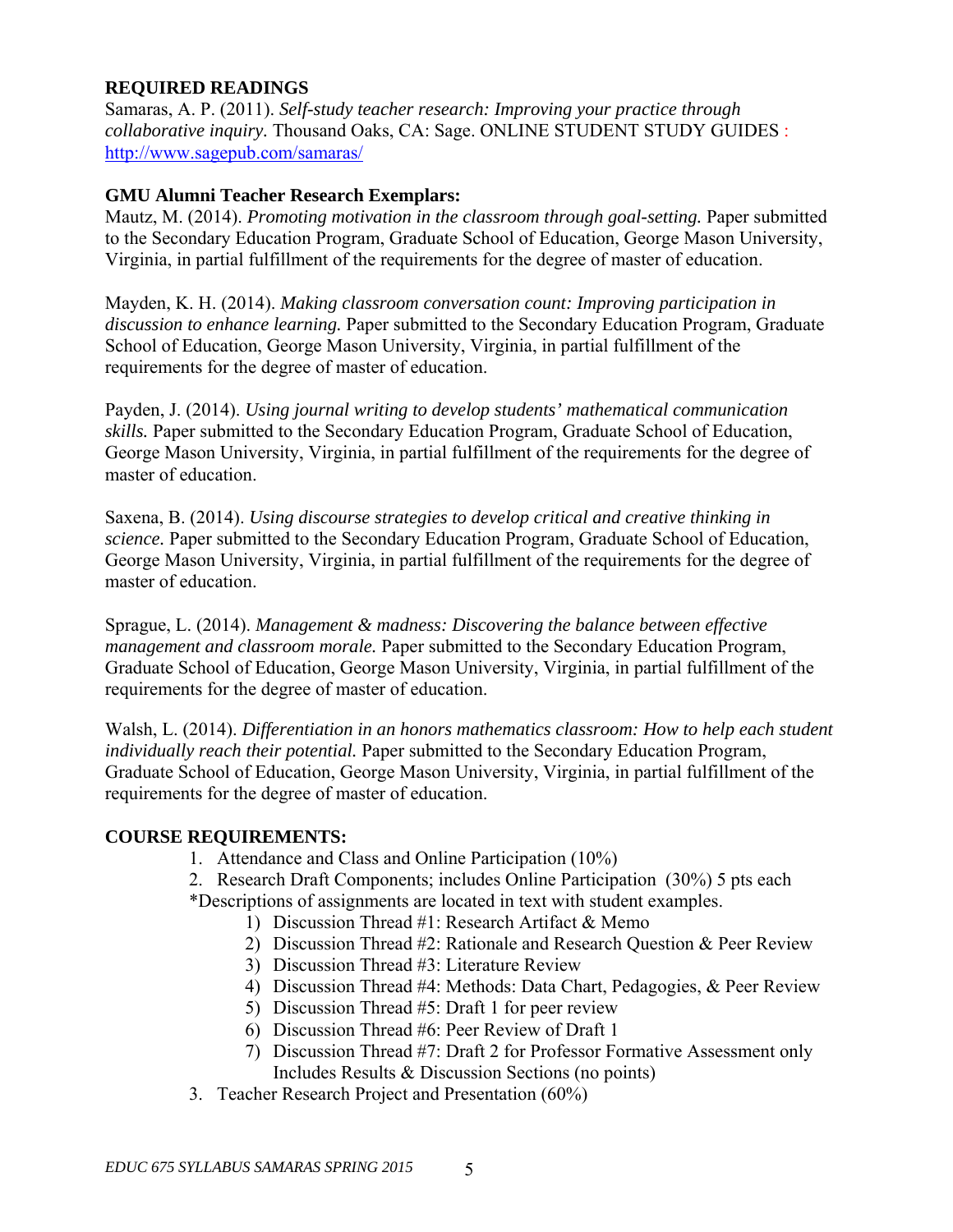| 5 pt. Assignments    | <b>Rubric Description for Discussion Threads #1-6</b>                                          |  |  |
|----------------------|------------------------------------------------------------------------------------------------|--|--|
| $A+$                 | Presents an exemplary narrative in the assignment to build her/his self-study action           |  |  |
| Exemplary            | research project with thoughtful and relevant detail. Demonstrates a very high level of        |  |  |
| $5+$ points          | understanding and application from assigned readings. Submission reflects outstanding          |  |  |
|                      | participation in f-t-f and online discussions and class activities and active listening and    |  |  |
|                      | serious feedback with peers. Submitted on time. Provides exemplary peer response to            |  |  |
|                      | assignment where relevant.                                                                     |  |  |
| $\overline{A}$       | Provides a very adequate narrative in the assignment to build her/his self-study action        |  |  |
| Excellent            | research project with thoughtful and relevant detail which demonstrates a high level of        |  |  |
| $5 - 4.7$ points     | understanding and application from assigned readings. Submission reflects excellent            |  |  |
|                      | participation in f-t-f and online discussions and class activities and active listening and a  |  |  |
|                      | high level feedback with peers. Submitted on time. Provides very adequate peer                 |  |  |
|                      | response to assignment where relevant.                                                         |  |  |
| A-                   | Provides an adequate narrative in the assignment to build her/his self-study action            |  |  |
| Approaching          | research project with thoughtful and relevant detail which demonstrates a good level of        |  |  |
| Excellence           | understanding and application from assigned readings. Submission reflects good                 |  |  |
| 4.65-4.5 points      | participation in f-t-f and online discussions and class activities and active listening and    |  |  |
|                      | serious feedback with peers. Submitted on time. Provides adequate peer response to             |  |  |
|                      | assignment where relevant.                                                                     |  |  |
| $B+$                 | Provides a fair narrative in the assignment to build her/his self-study action research        |  |  |
| Developing           | project with thoughtful and relevant detail which demonstrates an average level of             |  |  |
| Less than 4.5 points | understanding and application from assigned readings. Submission reflects average level        |  |  |
|                      | of participation in f-t-f and online discussions and class activities and active listening and |  |  |
|                      | serious feedback with peers. Needs more work. Submitted late. Does not provide                 |  |  |
|                      | adequate peer response to assignment where relevant.                                           |  |  |
|                      |                                                                                                |  |  |

## **Attendance and Participation**

Attendance and participation at all classes, for the entire class period is a course expectation and absence will affect your grade. Arriving late twice equals one absence. Successful completion of this course requires attendance at all Face-to-Face classes and active participation in the online critical friend work. Being on time is also essential and lateness will affect your grade. Please notify instructor ahead of time if you will arrive late or if you must miss class. You are responsible in working with your Critical Friend Team (CFT) for missed material. Come to class prepared to contribute your critical reflections of readings.

## **Peer Review**

Your in-class activity involves sharing weekly updates, brainstorming ideas as a teacher about the classroom dilemma you are researching, exchanging ideas for strategies and lessons, and sharing how you are integrating standards in meaningful ways. As part of your course participation, you will have the opportunity to collaborate with critical friends as you develop your teacher research project. Critical Friend Inquiries (CFI) are designed for peer review with support and to provide alternative perspectives on interpretation to increase the validity of your research. It is your responsibility to respond to at least one CF for Discussion Threads #2, 4, & 6. Please be sure that each member receives a peer review. This is part of your participation grade.

Critical friends provide support as well as a feedback loop to improve your practice. It is *critical* to have friends in research but critical friends are *not critical* in their approach with each other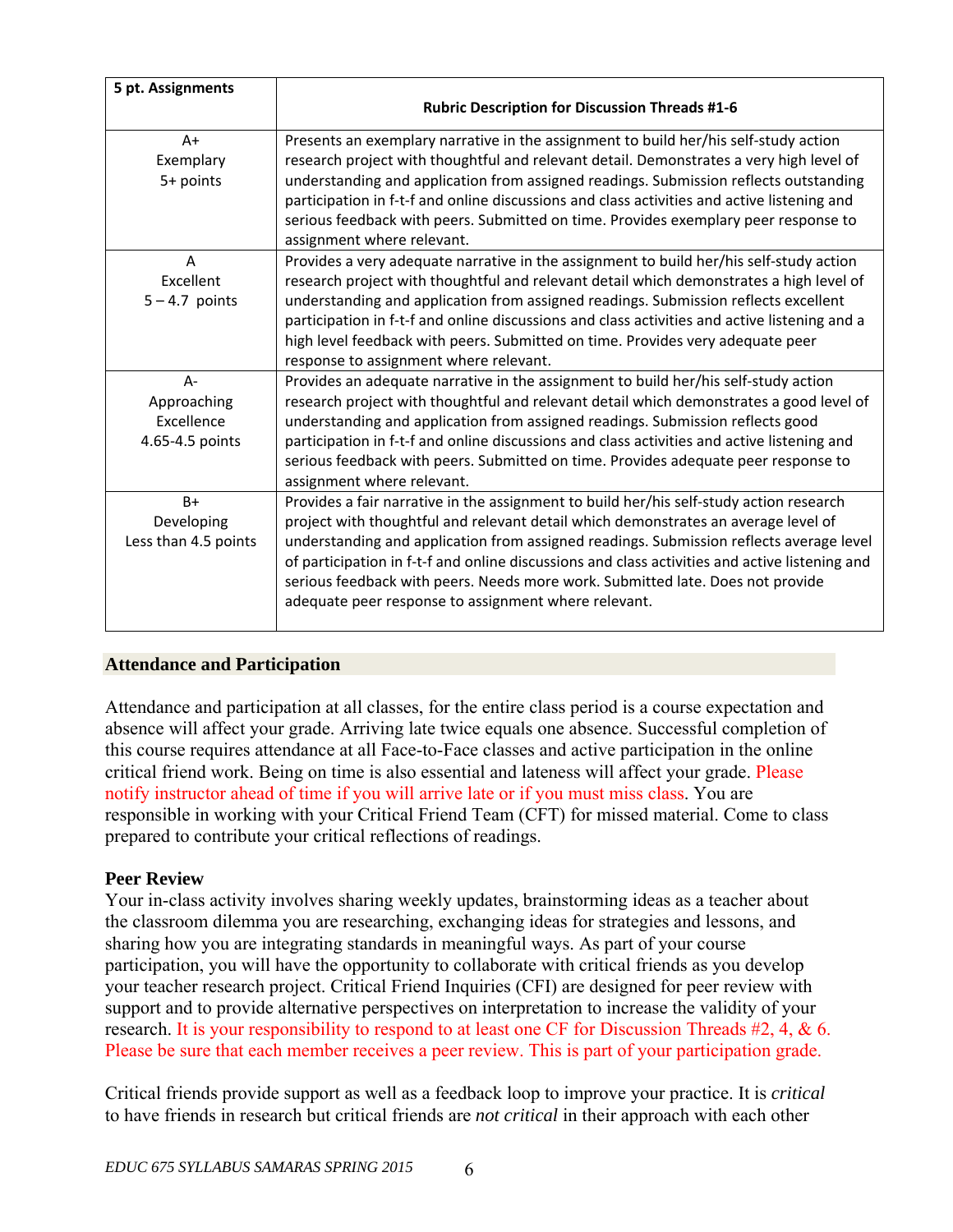(Samaras, 2011). Establish ground rules with "critical friends" and visit them often. Demonstrate positive professional dispositions. Professionals are responsible, ethical, and accountable.

| Participation Rubric     |                     |                      |                      |                  |
|--------------------------|---------------------|----------------------|----------------------|------------------|
| Category                 | Exemplary           | Accomplished         | Developing           | Undeveloped      |
|                          | 10 pts.             | 9pts                 | 8 <i>pts</i>         | Below 8 pts      |
| Assignments are          | Successfully        | Completes all        | Does not complete    | Few              |
| central to the           | completes all       | assignments.         | some assignments.    | assignments      |
| development of your      | assignments.        | Participates in      | Does not contribute  | completed.       |
| project. Attendance      | Outstanding and     | discussions and      | to discussions or    | Few              |
| and participation are    | consistent          | activities on a      | activities very      | contributions    |
| critical components of   | participation in    | regular basis;       | often, but generally | to class         |
| this course. It gives    | discussions and     | questions and        | reveals some         | discussions.     |
| you the opportunity to   | class activities.   | comments reveal      | thought and          | Little evidence  |
| learn from and           | Promotes            | thought and          | reflection and some  | of participation |
| contribute to building a | conversation        | reflection and       | contribution from    | and              |
| positive classroom       | focused on the      | contribution from    | assigned readings.   | contribution.    |
| experience and           | topic. Comments     | assigned readings.   | Follows rather than  | Shows little     |
| learning community.      | demonstrate a       | Frequently involves  | leads group          | concern for      |
| Participants contribute  | high level of       | peers in discussion. | activities. Solicits | peers' learning  |
| to each other's          | understanding       | Conducts peer        | some peer            | or input or      |
| learning by actively     | from assigned       | review; Shares       | discussion and peer  | peer review.     |
| listening, exchanging    | readings. Listens   | leadership roles in  | review. Misses       | Misses many      |
| ideas, sharing learning  | actively to peers.  | group work.          | classes. Is late for | classes and is   |
| from reading and         | Embraces peer       |                      | class. Somewhat      | late often.      |
| websites, peer view,     | review; Prompts     |                      | shares leadership    | Does not share   |
| and supporting each      | peer feedback and   |                      | roles in group       | leadership       |
| other's efforts by       | input.              |                      | work.                | roles in group   |
| providing feedback on    | Purposely shares    |                      |                      | work.            |
| <b>Discussion Thread</b> | leadership roles in |                      |                      |                  |
|                          | group work.         |                      |                      |                  |

**Participation Rubric** 

**ASSSIGNMENTS AND EVALUATION** (see text for assignment descriptions)

You are expected to complete all readings and participate in class and in online discussions with openness, consideration, and effort to "hear for" and "listen to" others as you also seek to be understood. Each assignment helps you build your final paper. Since this is a professional development course (post licensure), high quality work (i.e., "A" work) is expected on all assignments and in class participation. All written assignments are to be submitted as a file and submitted electronically under the respective Class Discussion Thread on Bb for the day that it notes POST. Title each assignment with your last name and the name of the project/assignment, e.g., Smith.ResProp.09.08.15. Use Times Roman 12 pt. font, double-spaced for all assignments. For full consideration, all assignments are due and posted *electronically* on Bb prior to the beginning of class on the day and time they are due, unless otherwise announced.

**Visit the Discussion Thread to check updates each week:** I post comments to you on the discussion thread but I individually email you your grade. Please check Bb for the comments.

# **Highly Recommended (not required) Weekly Researcher Log:**

See exemplars with logs. It is highly recommended that you keep a researcher log of progress of your teacher research project each week and include it in the appendix of your final report. See Self-Study Research Project Timeline Log in Chapter 2. Table 2.2, pp. 28-29). This is your tentative timeline and tool to self-regulate your progress and the research process.

## **MAKE IT A HABIT TO WRITE REGUALARLY AND SAVE YOUR WORK IN MULTIPLE PLACES**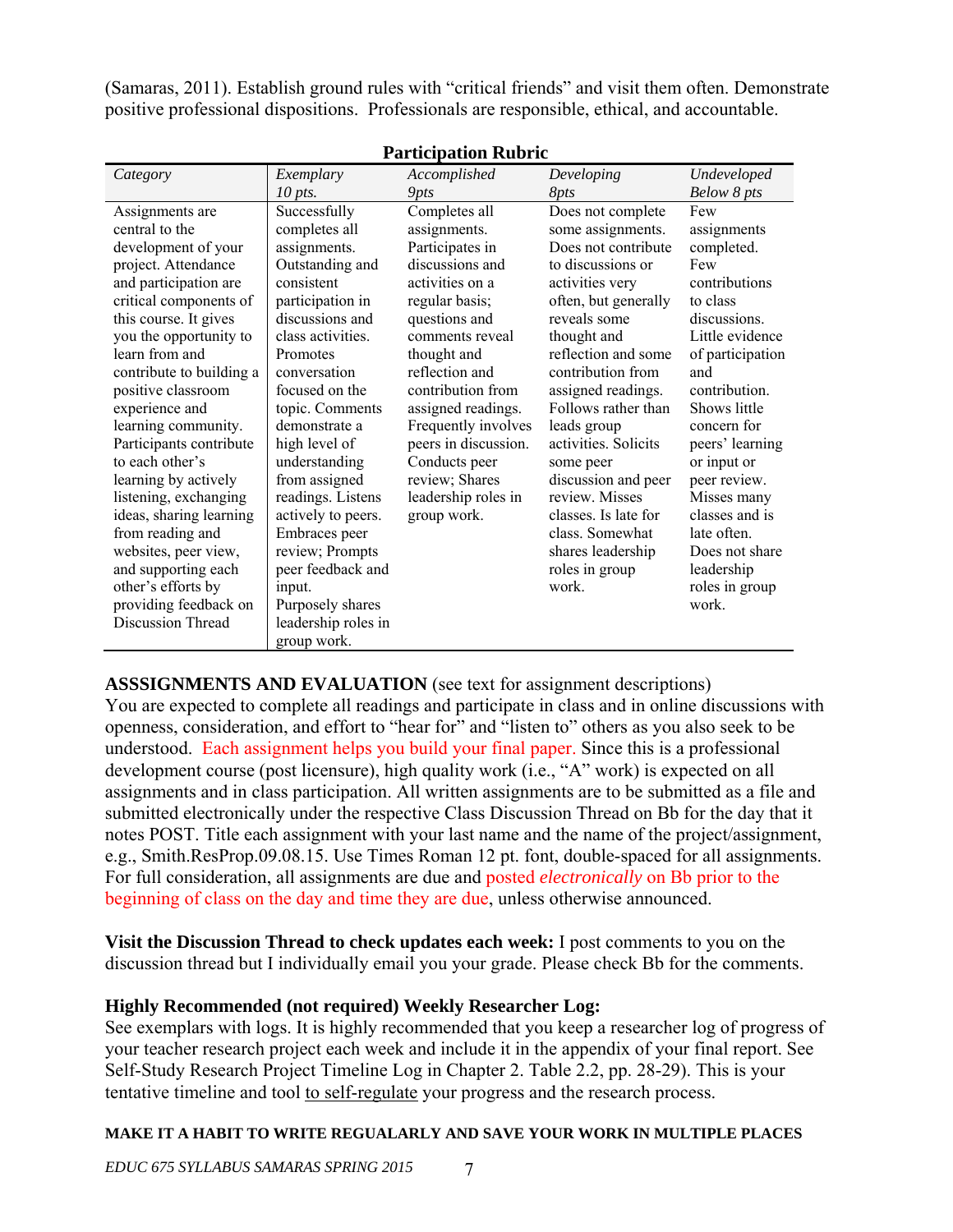#### **Teacher Research Project Description and Assessment Rubric (60 points)**

(PBA for EDUC 675, "Research in Secondary Education")

All teacher research reports must adhere to APA format. Your project should be useful to you and your students. A written a report that includes the specific headings and subheading are posted on Bb under "Assignment Guidelines" "Research Project Headings Template" Look at the headings at the beginning of the semester so you can see where you are headed.

Please use this checklist for common errors before submitting your final paper:

- 1. Use Times Roman 12 pt. font, double-spaced throughout paper including between paragraphs.
- 2. Do not use right justification for formatting.
- 3. Do not use any identifying information of students, staff, school, or school system.
- 4. Cite all works properly. Need at least 10 references.
- 5. Spell out acronyms when you note them the first time. e.g., English Language Learners (ELL)
- 6. Include your data chart within the text of your paper.
- 7. Change everything to past tense, e.g., "I collected" instead of "I will collect."
- 8. Include an appendix electronically only.
- 9. Check that your abstract is written in third person and includes an implications sentence.
- 10. Just clip report at the top; no report binders or plastic sleeves are necessary.

The points on Taskstream are 1-3. Your score will be converted into the Taskstream scoring once your final paper is posted.

# **Title and Abstract (2 points possible)**

Your title can be as creative as you like—take researcher/artistic license with this. In 125 to 150 words, what was your study about? What was your major finding? Consider the following questions as you draft your title and abstract:

- 1) Have you provided a single, articulate, concise paragraph of no more than 150 words?
- 2) Does you abstract concisely describe your purpose and the context, method, key findings, and significance of your research?

| <b>Grade/Points</b>             | <b>Rubric Description</b>                                                            |  |  |
|---------------------------------|--------------------------------------------------------------------------------------|--|--|
| $A$ - to $A$                    | Provides a concise (125-150 words) summary that reports factually on the purpose     |  |  |
| Exemplary                       | of the study and the methods and procedures to be followed.                          |  |  |
| $1.8 - 2$ points                |                                                                                      |  |  |
| $B$ to $B+$                     | Provides an identifiable summary (125-150 words) that addresses the purpose of the   |  |  |
| Proficient                      | study. Touches on methods and procedures to be followed, but is not sharply          |  |  |
| $1.6 - 1.7$ points              | focused.                                                                             |  |  |
| $\mathcal{C}$                   | Provides only general statements about the study. Information on methods and         |  |  |
| Approaching                     | procedures to be followed is sketchy or missing. Falls short of 125 words or greatly |  |  |
| Proficiency                     | exceeds the 150-word limit.                                                          |  |  |
| $1.4 - 1.5$ points              |                                                                                      |  |  |
| F                               | Student work is so brief, incomplete, or off-topic that any reasonably accurate      |  |  |
| Unsatisfactory                  | assessment is impossible.                                                            |  |  |
| Less than 1.4 points            |                                                                                      |  |  |
| <b>Assessment/Feedback: X/2</b> |                                                                                      |  |  |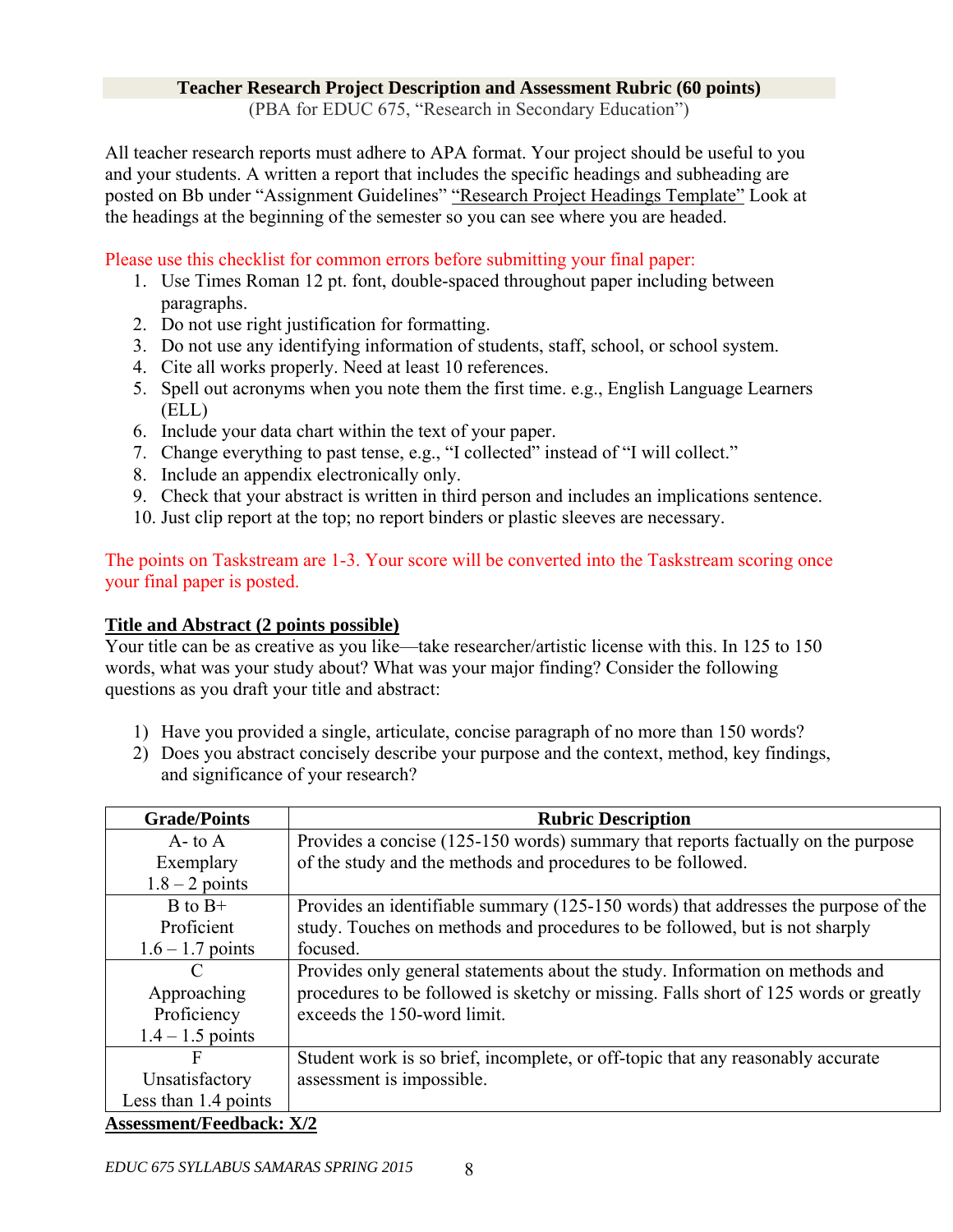# **Introduction, Rationale, Area of Focus, and Research Questions (5 points possible)**

Describe the setting, including the community, school, students, and other relevant information. What is the purpose of your study? What problem or issue are you addressing? Describe why the concerns are important to you and what your research might help you learn as a result of its conduct. What is its background and significance? How does it relate to your masters curriculum? What is (are) your research question(s)? Do you have a hypothesis? If so, what is it and how did you formulate it? Be sure that your research questions steer you toward a descriptive response. Consider the following questions as you draft your introduction, rationale, area of focus, and research questions:

- 1) Have you explained the outgrowth of your study?
- 2) Have you offered perspectives that shaped this question for you?
- 3) Have you situated the study in terms of explaining the outgrowth of this puzzlement in the context of your work? e.g., your students, classroom, school, district?
- 4) Have you clearly and concisely explained why this research is important? Have you addressed the broader educational and social significance of this research?
- 5) Have you clearly and concisely stated the research problem?
- 6) Have you clearly and concisely stated your main research question and any subquestions?

| <b>Grade/Points</b>             | <b>Rubric Description</b>                                                            |  |  |
|---------------------------------|--------------------------------------------------------------------------------------|--|--|
| $A$ - to $A$                    | Establishes a sound context/theoretical framework for the study and a compelling     |  |  |
| Exemplary                       | rationale for its execution. Clearly and explicitly states the research question and |  |  |
| $4.5 - 5$ points                | purpose of the study.                                                                |  |  |
| $B$ to $B+$                     | Provides an adequate context/theoretical framework for the study and a defensible    |  |  |
| Proficient                      | rationale for its execution, though one or both may be weakly developed. Explicitly  |  |  |
| $4 - 4.4$ points                | states the research question and purpose of the study.                               |  |  |
| C                               | Provides minimal information on the context/theoretical framework for the study.     |  |  |
| Approaching                     | Does not offer a rationale for the study's execution, or does so only superficially. |  |  |
| Proficiency                     | Explicitly states the research question and purpose of the study.                    |  |  |
| $3.5 - 3.9$ points              |                                                                                      |  |  |
| F                               | Student work is so brief, incomplete, or off topic that any reasonably accurate      |  |  |
| Unsatisfactory                  | assessment is impossible.                                                            |  |  |
| Less than 3.5 points            |                                                                                      |  |  |
| <b>Assessment/Feedback: X/5</b> |                                                                                      |  |  |

# **Literature Review (8 points possible)**

In order to properly address a research question you need to be familiar with previous investigations of your topic. You should conduct a literature review in which you cite and synthesize approximately 8-10 sources and discuss how they informed your design. Teacher research appeals to a broad range of research resources, including reports of teachers' experiences. Transitions should connect one annotated source with the next. At the end of the literature review, include a one-paragraph summary of the major discoveries in your review, connecting these to the focus of your study. References must be from refereed journals, books (generally not textbooks), curriculum resources, and scholarly compilations. NOTE: The literature review should emphasize synthesis and analysis (Bloom, 1956, 1984). Use direct quotes sparingly. Craft your literature review as a story of the study of your topic. Consider the following questions as you draft your literature review: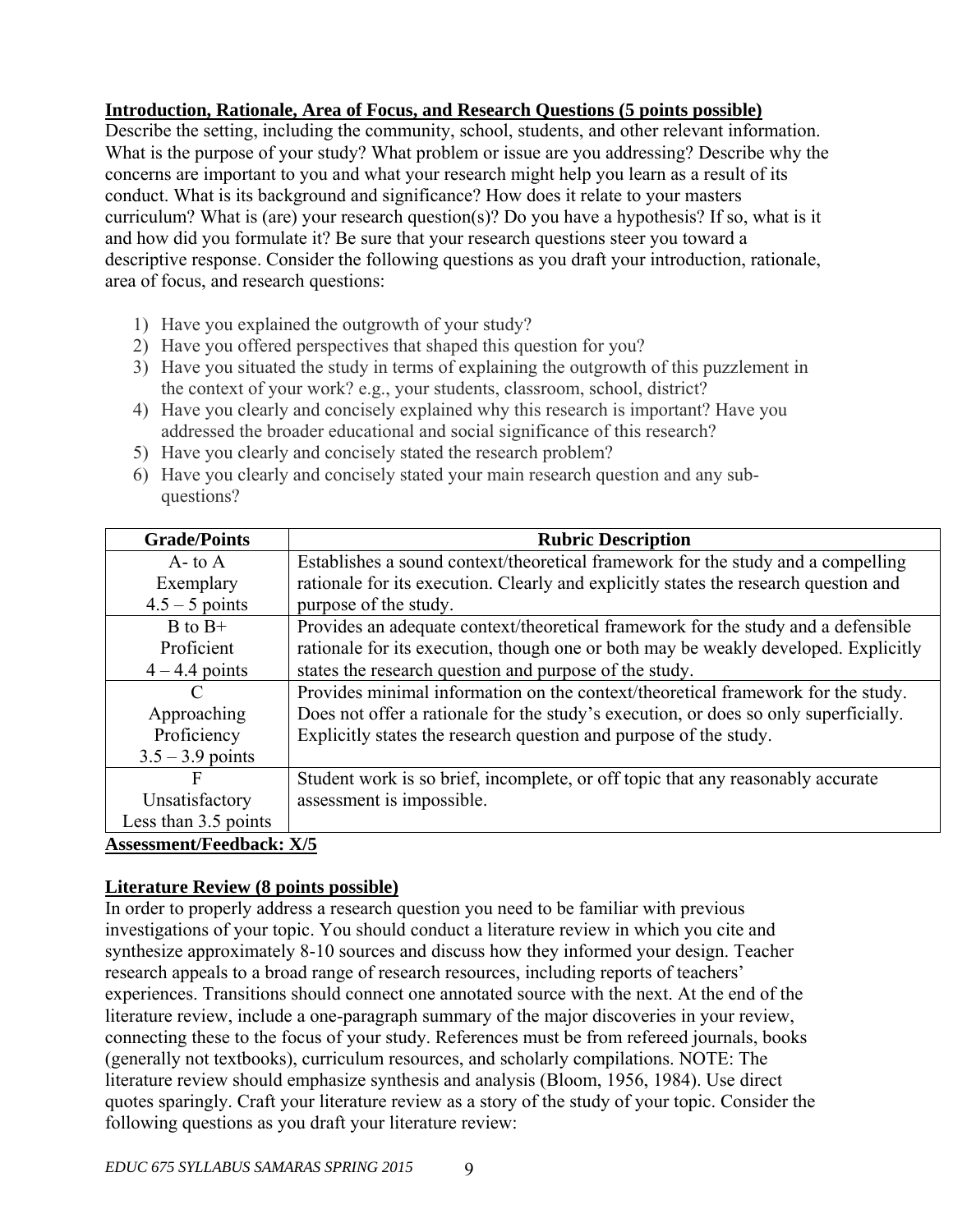- 1) Did you conduct an ongoing literature review which informed your research?
- 2) Is the review relevant and connected to your study?
- 3) Is the review adequate, coherent, and analytical?
- 4) Does the review include references from a variety of sources?
- 5) Is the review integrated into a conceptual framework with a mapping of the theories,

literature, and phenomena that help to inform your study?

| <b>Grade/Points</b>             | <b>Rubric Description</b>                                                             |  |  |
|---------------------------------|---------------------------------------------------------------------------------------|--|--|
| $A$ - to $A$                    | Cites at least 10 peer-reviewed, published reports of empirical research. Highlights  |  |  |
| Exemplary                       | gaps in the literature to which the proposed study will respond. Organizes the        |  |  |
| $7.2 - 8$ points                | literature by clearly identifiable themes, proceeding from general to more specific   |  |  |
|                                 | within each theme. Effectively synthesizes referenced sources, using few, if any,     |  |  |
|                                 | direct quotes.                                                                        |  |  |
| $B$ to $B+$                     | Cites at least 8 peer-reviewed, published reports of empirical research. Highlights   |  |  |
| Proficient                      | gaps in the literature to which the proposed study will respond. Organizes the        |  |  |
| $6.4 - 7.1$ points              | literature by identifiable themes, although organization within themes may follow no  |  |  |
|                                 | clear or consistent pattern of presentation. Attempts to synthesize referenced        |  |  |
|                                 | sources. Uses few direct quotes.                                                      |  |  |
| $\mathcal{C}$                   | Cites fewer than 8 peer-reviewed, published reports of empirical research. Does not   |  |  |
| Approaching                     | explicitly highlight gaps in the literature to which the proposed study will respond. |  |  |
| Proficiency                     | Summarizes cited works sequentially, rather than synthesizes and organizes them       |  |  |
| $5.6 - 6.3$ points              | thematically. Relies heavily on direct quotes.                                        |  |  |
| F                               | Student work is so brief, incomplete, or off-topic that any reasonably accurate       |  |  |
| Unsatisfactory                  | assessment is impossible.                                                             |  |  |
| Less than 5.6 points            |                                                                                       |  |  |
| <b>Assessment/Feedback: X/8</b> |                                                                                       |  |  |

# **Description of the Method (15 points possible)**

In this section describe how you implemented your research. Include a description of subjects (i.e., students, teachers, administrators), the context of the research, the strategies and materials (put sample material in an appendix), the number and total time of each research session, and a complete description of the methodologies. Repeat your question in this section—remind us often what you are studying. Describe how you selected your subject sample—why did you choose these individuals and who are they, in terms of gender, ethnicity, age, grade level, language/culture, and educational achievement? Describe ALL of your methods, including what influenced the selection of your methodology and design, what measures you took to assure the validity of your study, and how you triangulated your data. Be sure to include a table and timeline of your methods—what you collected and when. Be sure to describe what type of data you collected—for example, did you do a needs assessment (via a test) to address student achievement, and then design and implement a new instructional strategy? Or did you observe a group of students to see how they behaved in a particular context, and then interview them to ascertain their reasons? Did you do a series of in-depth interviews with students or teachers? How do the data relate to your research question? How do they relate to your masters curriculum? Finally, describe how you planned to make sense of—analyze—your data in light of your research question(s). Provide rich descriptions of HOW you reviewed your data, the themes that became apparent in your reviews, and your ultimate findings. Consider the following questions as you draft your literature review:

1) Have you described your research context; community, school, and classroom context?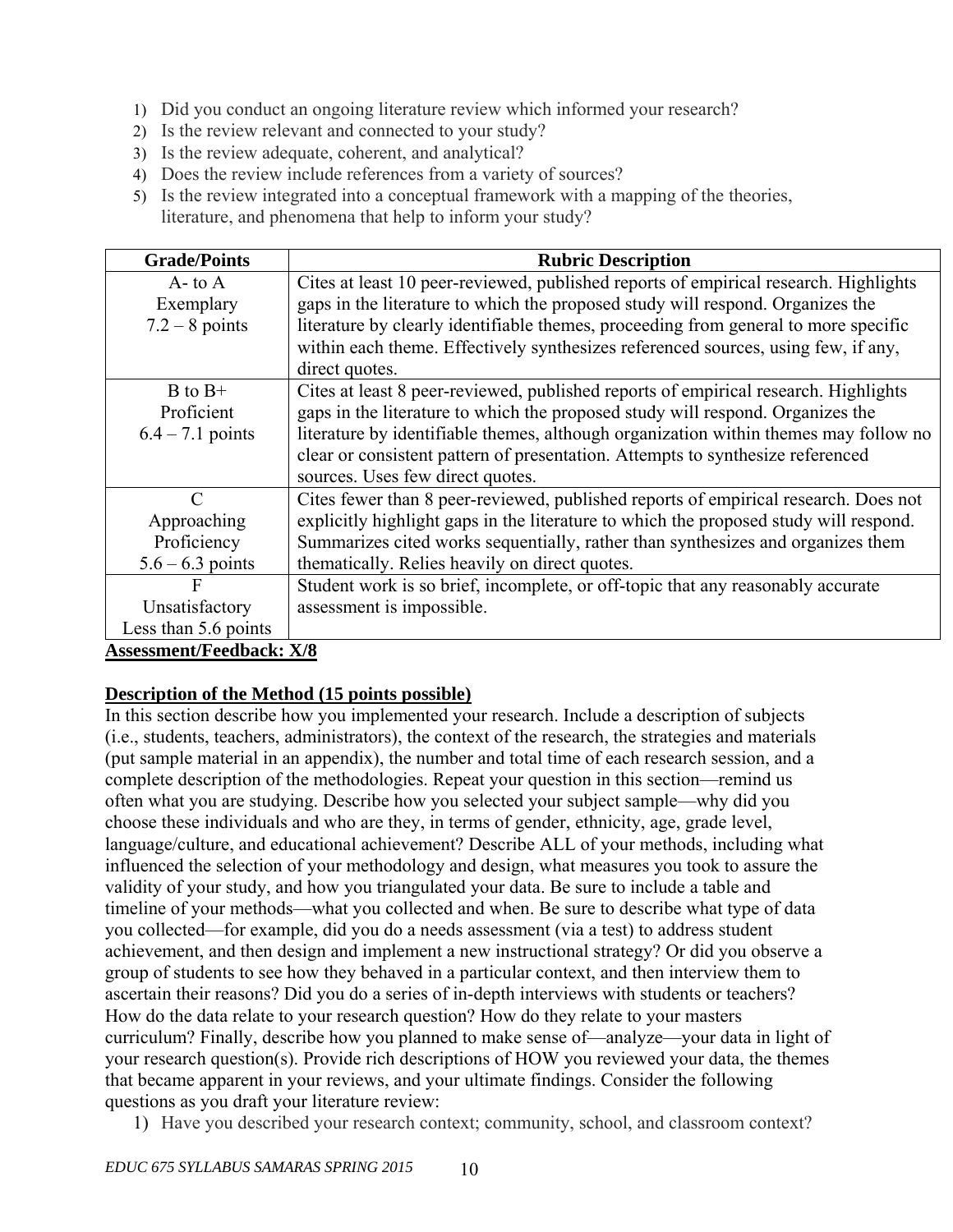- 2) Have you included demographic information of participants?
- 3) Did you include your reflection of the problem? e.g., behaviors observations, possible causes?
- 4) Have you explained the reasons for your pedagogies based on your noticing of your classroom and the literature reviewed?
- 5) Have you described in detail what data you collected, how you collected it, and when you collected it, including data generated from your pedagogies and strategies?
- 6) Are your data from multiple sources?
- 7) Did you include a description of the pedagogical strategies you enacted?
- 8) Did you explain how you analyzed your data and include a data audit trail?
- 9) Have you included and explained the role of your critical friends in your data interpretations and validation?
- 10) Did you explore using visuals and technologies for analyzing and displaying your findings in a coherent manner?

| <b>Grade/Points</b>                                        | <b>Rubric Description</b>                                                               |  |  |
|------------------------------------------------------------|-----------------------------------------------------------------------------------------|--|--|
| $A$ - to $A$                                               | Explains, and justifies the appropriateness of the study design, procedures followed,   |  |  |
| Exemplary                                                  | sampling methods, data collection and analytical tools (including any statistical       |  |  |
| $13.5 - 15$ points                                         | tests), given the stated purpose of the study. Discusses ethical issues raised by study |  |  |
|                                                            | and explains how they were addressed.                                                   |  |  |
| $B$ to $B+$                                                | Explains the study design, procedures followed, sampling methods, and analytical        |  |  |
| Proficient                                                 | tools (including any statistical tests), given the stated purpose of the study.         |  |  |
| $12 - 13.4$ points                                         | Discusses ethical issues raised by the study and how they were addressed.               |  |  |
|                                                            | Explains study design, procedures followed, sampling methods, and analytical tools      |  |  |
| Approaching                                                | (including any statistical tests), given the stated purpose of the study; explanations, |  |  |
| Proficiency                                                | however, are not fully developed. Mentions ethical issues raised by the study but       |  |  |
| $10.5 - 11.9$ points                                       | addresses them only superficially.                                                      |  |  |
| F                                                          | Student work is so brief, incomplete, or off-topic that any reasonably accurate         |  |  |
| Unsatisfactory                                             | assessment is impossible.                                                               |  |  |
| Less than 10.5 points                                      |                                                                                         |  |  |
| $\Lambda$ concerns and $\Gamma$ and $\Lambda$ and $\Gamma$ |                                                                                         |  |  |

# **Assessment/Feedback: X/15**

# **Results and Findings (15 points possible)**

In this section, indicate what you discovered or found as a result of your data gathering. Focus on results that are related to your research concern and answer your research questions or shed light on your research hypotheses. Introduce your findings before you begin to describe them, and remind us of your research question again. Organize this section in a way that makes sense for your data/findings—by student, by theme, by data source, etc. Use illustrative examples from your data to SHOW us your findings. Use tables to summarize and SHOW us what you've learned. Focus on what's truly interesting in your findings, even if you have limited data to support this. Feel free to use mini case studies to illustrate your findings, through the lens of a few students. Remember that the goal is to share what you learned about your teaching for yourself first; our goal is not NECESSARILY to extract findings that will be generalizable across EVERY teaching setting. Interpret your data in as much detail as possible, describing whether or not—or how—your findings corroborated your expectations. Were there any surprises in your findings? Can you think of any alternative explanations for your findings? Consider the following questions as you draft your results and findings:

- 1) Did you restate your research question and what was found through your research?
- 2) Are the findings thoroughly and adequately presented?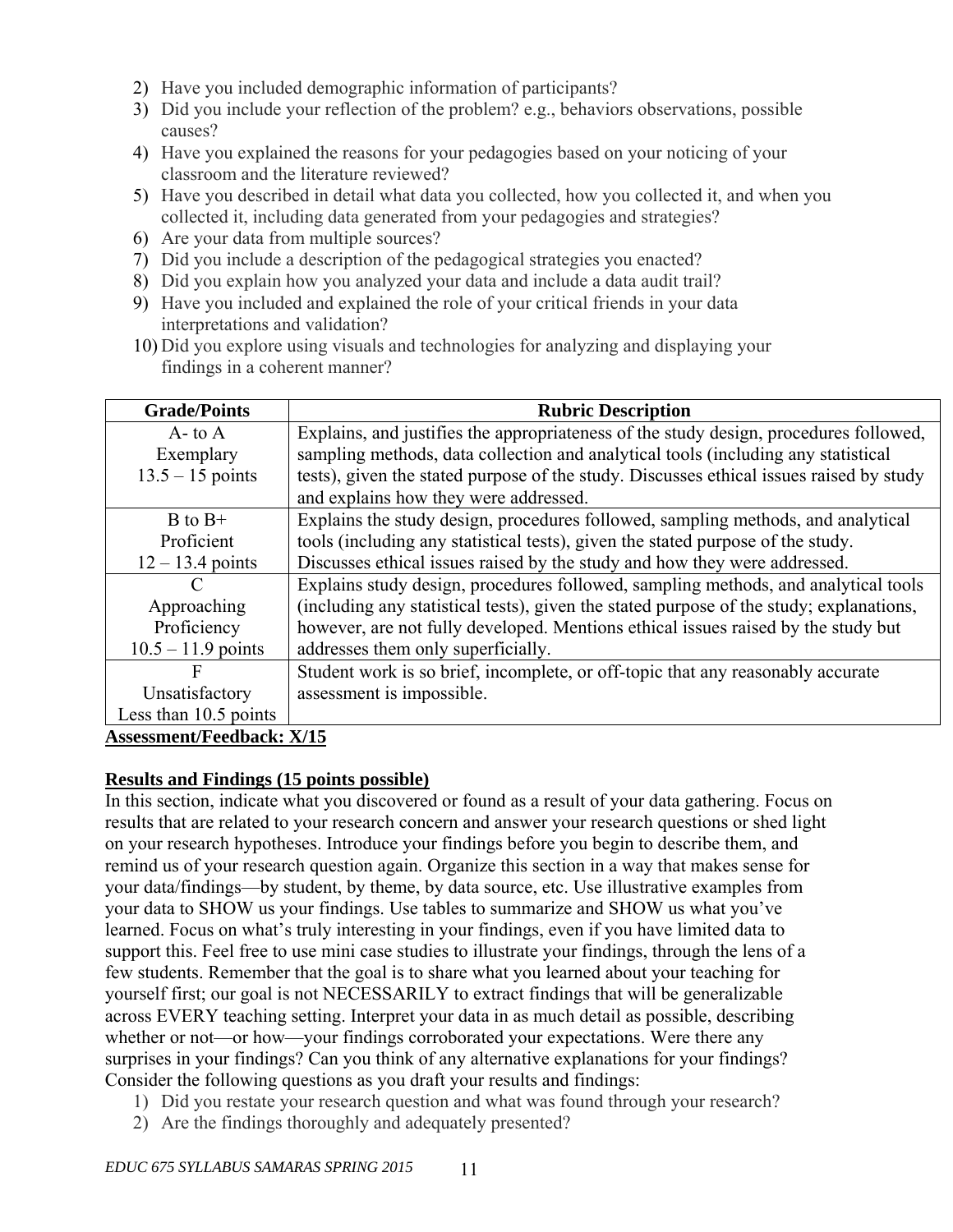- 3) Is there convincing evidence to support your themes?
- 4) Is there connection and coherence among the separate themes?
- 5) Did you explain your findings to your critical friend to gain his or her perspective on your interpretations?

| <b>Grade/Points</b>              | <b>Rubric Description</b>                                                             |
|----------------------------------|---------------------------------------------------------------------------------------|
| $A$ - to $A$                     | Reports and interprets narrative and numerical data accurately, objectively, and      |
| Exemplary                        | concisely using analytical tools appropriate to the methodology. Highlights explicit  |
| $13.5 - 15$ points               | links between study outcomes, hypotheses (if stated), and the original research       |
|                                  | question.                                                                             |
| $B$ to $B+$                      | Reports and interprets narrative and numerical data accurately, objectively, and      |
| Proficient                       | concisely. For the most part, analytical tools are appropriate to the methodology.    |
| $12 - 13.4$ points               | Does not highlight explicit links between study outcomes, hypotheses (if stated), and |
|                                  | the original research question; however, such links may logically be implied.         |
| C                                | Reports and interprets narrative and numerical data with little apparent concern for  |
| Approaching                      | accuracy and objectively. Analytical tools are inappropriate to the methodology.      |
| Proficiency                      | Provides, at best, tenuous links between study outcomes, hypotheses (if stated), and  |
| $10.5 - 11.9$ points             | the original research question.                                                       |
| F                                | Student work is so brief, incomplete, or off-topic that any reasonably accurate       |
| Unsatisfactory                   | assessment is impossible.                                                             |
| Less than 10.5 points            |                                                                                       |
| <b>Assessment/Feedback: X/15</b> |                                                                                       |

# **Discussion, Reflection, Implications, Recommendations, and Action Plan (10 points possible)**

In this section reflect on the findings of your data collection and discuss what they might mean to you as a teacher and teacher researcher. What did you learn from the study? How did it relate to your masters curriculum? How will it influence your teaching—that is, based on the results and themes that emerged from the study, what changes will you make in your teaching? How will you share these findings with others? What are the implications for future research? Speculate on what it would mean if your data pointed in one direction versus another. Again, focus on what's truly interesting in your data/findings, even if you have limited information to support this. Make some bold recommendations for how we might serve students better. Be sure to describe what all of this information—the teacher research process, your data, your findings—mean to you as a professional and a person**.** Describe how you might share the findings of your paper—with your principal, your grade level team, other teachers who are working with these students, use it in a workshop, claim it as an area of expertise on your resume, etc. Be sure to describe potential implications of your study and its findings for other teachers and for education policymakers. Consider the following questions as you draft your discussion, reflection, implications, recommendations, and action plan:

- 1) Have you adequately explained the implications of your study to your students' learning?
- 2) Have you adequately explained the implications of your study to your professional development?
- 3) Have you adequately explained the implications of your study to your teaching and reframing of your practice? Revisit your original research question. Take a retrospective journey and reflect back on the "self" or your role and the conscious (and perhaps at the time unconscious) consequences of your actions in the process of studying your teaching practice.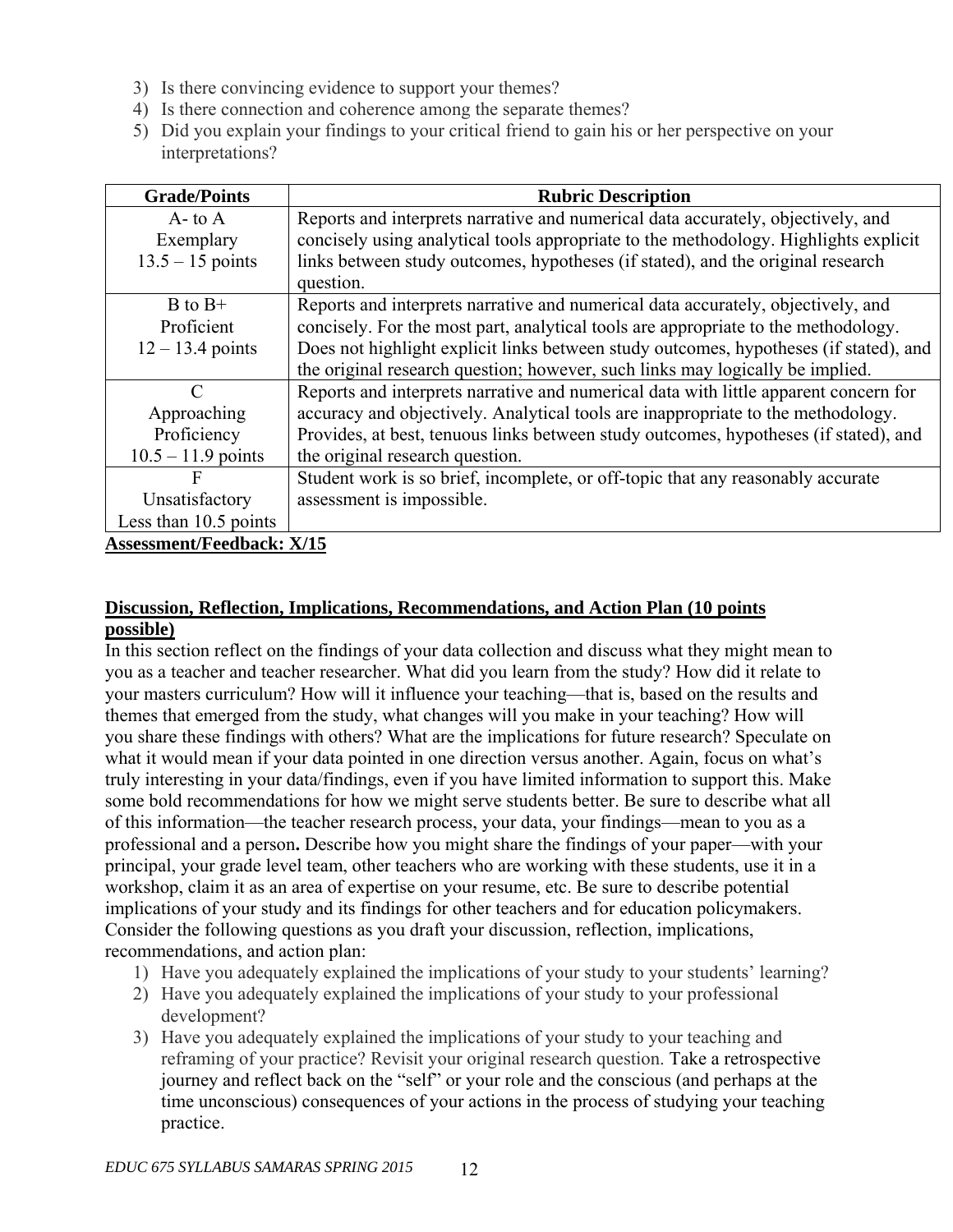- 4) Have you adequately explained the implications of your study to the education field?
- 5) Have you adequately explained the relevance of your study to national and state education standards?
- 6) Have you discussed any limitations?
- 7) Have you identified areas for future research possibilities?

| <b>Grade/Points</b>                                                                                                                                                                                                                                                                                                 | <b>Rubric Description</b>                                                                |  |  |
|---------------------------------------------------------------------------------------------------------------------------------------------------------------------------------------------------------------------------------------------------------------------------------------------------------------------|------------------------------------------------------------------------------------------|--|--|
| $A$ - to $A$                                                                                                                                                                                                                                                                                                        | Offers evaluation of the study's strengths and weaknesses. Addresses                     |  |  |
| Exemplary                                                                                                                                                                                                                                                                                                           | theoretical/practical implications of study findings including how they will be          |  |  |
| $9 - 10$ points                                                                                                                                                                                                                                                                                                     | shared with others. Highlights threats to validity, reporting on how they were           |  |  |
|                                                                                                                                                                                                                                                                                                                     | addressed. Supports assertions/interpretations using sound arguments consistent          |  |  |
|                                                                                                                                                                                                                                                                                                                     | with study findings. Describes recommendations for future research, and how results      |  |  |
|                                                                                                                                                                                                                                                                                                                     | will be applied in the practice.                                                         |  |  |
| $B$ to $B+$                                                                                                                                                                                                                                                                                                         | Addresses theoretical/practical implications of study findings including how they        |  |  |
| Proficient                                                                                                                                                                                                                                                                                                          | will be shared with others. Highlights threats to validity, reporting on how they were   |  |  |
| $8.0 - 8.9$ points                                                                                                                                                                                                                                                                                                  | addressed. Supports assertions/interpretations using sound arguments consistent          |  |  |
|                                                                                                                                                                                                                                                                                                                     | with study findings. Does not describe recommendations for future research, or how       |  |  |
|                                                                                                                                                                                                                                                                                                                     | results will be applied.                                                                 |  |  |
| $\mathcal{C}$                                                                                                                                                                                                                                                                                                       | Addresses practical implications of study findings including how they will be shared     |  |  |
| Approaching                                                                                                                                                                                                                                                                                                         | with others. Attempts to discuss threats to validity, but does so superficially and/or   |  |  |
| Proficiency                                                                                                                                                                                                                                                                                                         | fails to offer antidotes. Does not consistently support assertions/interpretations using |  |  |
| $7 - 7.9$ points                                                                                                                                                                                                                                                                                                    | sound arguments consistent with study findings. Does not describe                        |  |  |
|                                                                                                                                                                                                                                                                                                                     | recommendations for future research, or how results will be applied in practice.         |  |  |
| $\mathbf{F}$                                                                                                                                                                                                                                                                                                        | Student work is so brief, incomplete, or off-topic that any reasonably accurate          |  |  |
| Unsatisfactory                                                                                                                                                                                                                                                                                                      | assessment is impossible.                                                                |  |  |
| Less than 7 points                                                                                                                                                                                                                                                                                                  |                                                                                          |  |  |
| $\frac{1}{2}$ $\frac{1}{2}$ $\frac{1}{2}$ $\frac{1}{2}$ $\frac{1}{2}$ $\frac{1}{2}$ $\frac{1}{2}$ $\frac{1}{2}$ $\frac{1}{2}$ $\frac{1}{2}$ $\frac{1}{2}$ $\frac{1}{2}$ $\frac{1}{2}$ $\frac{1}{2}$ $\frac{1}{2}$ $\frac{1}{2}$ $\frac{1}{2}$ $\frac{1}{2}$ $\frac{1}{2}$ $\frac{1}{2}$ $\frac{1}{2}$ $\frac{1}{2}$ |                                                                                          |  |  |

## **Assessment/Feedback: X/10**

# **References, Appendices, Writing Styles, Mechanics, and General Notes (5 points possible)**

Include a complete list of references in APA format. Append all appropriate materials, including, if relevant, any questionnaires, inventories, assessments, sample student work, etc. Include at least one example of each tool you use—it's ideal to include one blank version and one version completed by one of your research subjects. In addition, follow these general guidelines:

- The model for your study report is not a master's thesis nor traditional class research paper, but rather an article prepared for submission to a journal that focuses more on practice than theory.
- You may find it helpful to select a journal whose research emphasis and readership match your research topic and follow its manuscript submission criteria. Chapter 8 in the Mills text presents a sample article.
- It is expected that the entire project will be described in a 25-30 page paper; please do not exceed the 30-page limit.
- Write in the past tense as much as it makes sense to do so
- Your paper does not have to be anonymous; you can include names, as this is an internal document and will not be shared anywhere outside of our class
- Be sure to make a personal and professional connection to your topic and project
- Citations are not necessary in the introduction
- Feel free to revise your questions based on data, to make these questions more focused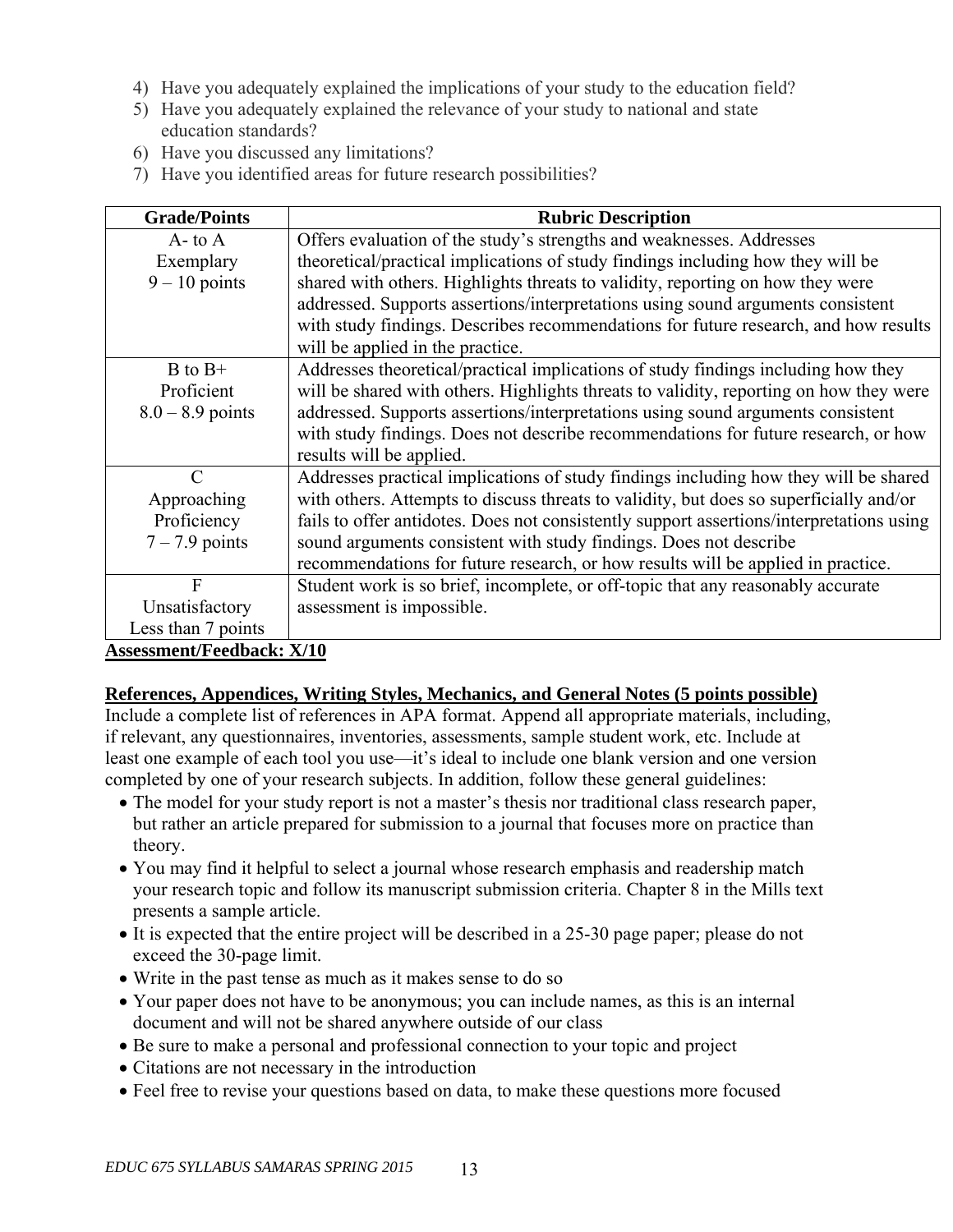Consider the following questions as you draft your references and appendices and consider the overall writing quality of your paper:

- 1) Did you follow the APA style for the report for a running head, page numbering, references, citations, and the appendix? Does the report include a title page with project title, author's name, and author's professional affiliation?
- 2) Are references current and from different sources?
- 3) Are all references cited in the research report included in the references? Have you provided a complete reference list of all print and nonprint (Internet) references?
- 4) Is the report coherent, concise, and well-structured with a clear purpose?
- 5) Is the report grammatically correct with proper usage of language?
- 6) Does the report have your distinctive focus and voice? Have you used professional language (i.e., no jargon)? Have you written in an accessible style and presentation?

| <b>Grade/Points</b>             | <b>Rubric Description</b>                                                 |  |  |  |
|---------------------------------|---------------------------------------------------------------------------|--|--|--|
| $A$ - to $A$ +                  | Paper is well written with no notable drafting errors. Voice, verb tense, |  |  |  |
| Exemplary                       | and writing style are consistent throughout. Technical terms are used     |  |  |  |
| $4.5 - 5$ points                | precisely and accurately, reflecting a firm understanding of underlying   |  |  |  |
|                                 | concepts. Text is original; opinions and propositions are supported by    |  |  |  |
|                                 | strong logic and formal references to published research. Sections are    |  |  |  |
|                                 | linked with unifying transitions, giving the report a clear sense of      |  |  |  |
|                                 | direction. Paper adheres to formatting specifications provided in course  |  |  |  |
|                                 | text and materials. Citations/references page follow APA style.           |  |  |  |
| $B$ to $B+$                     | Paper is well written with few notable drafting errors. Voice, verb       |  |  |  |
| Proficient                      | tense, and writing style are generally consistent with few exceptions     |  |  |  |
| $4 - 4.4$ points                | that do not substantially diminish readability. Most technical terms are  |  |  |  |
|                                 | used correctly, reflecting adequate understanding of the underlying       |  |  |  |
|                                 | concepts. Text is original, but opinions and propositions are not         |  |  |  |
|                                 | consistently supported by logic and references to published research.     |  |  |  |
|                                 | Transitions do not connect sections seamlessly but do not substantially   |  |  |  |
|                                 | diminish readability. Paper does adhere to formatting specifications      |  |  |  |
|                                 | provided in course text and materials. Citations/references page do not   |  |  |  |
|                                 | follow APA style.                                                         |  |  |  |
| $\overline{C}$                  | Paper falls short of accepted standards for master's level composition.   |  |  |  |
| Approaching                     | Drafting errors and error patterns are widespread. Voice, verb tense,     |  |  |  |
| Proficiency                     | and writing style vary from section to section. Technical terms are used  |  |  |  |
| $3 - 3.9$ points                | incorrectly and/or imprecisely, reflecting only a rudimentary             |  |  |  |
|                                 | understanding of the underlying concepts. Text is formulaic, relying      |  |  |  |
|                                 | heavily on paraphrases and "borrowed" materials not formally cited.       |  |  |  |
|                                 | Transitions are weak, contributing to an apparent lack of direction.      |  |  |  |
|                                 | Paper does not adhere to formatting specifications provided in course     |  |  |  |
|                                 | text and materials. Citations and references page do not follow APA       |  |  |  |
|                                 | style.                                                                    |  |  |  |
| $\overline{F}$                  | Paper is so brief, incomplete, or off-topic that any reasonably accurate  |  |  |  |
| Unsatisfactory                  | assessment is impossible.                                                 |  |  |  |
| Less than 3 points              |                                                                           |  |  |  |
| <b>Assessment/Feedback: X/5</b> |                                                                           |  |  |  |

# **Overall Assessment/Feedback: for PBA X/60**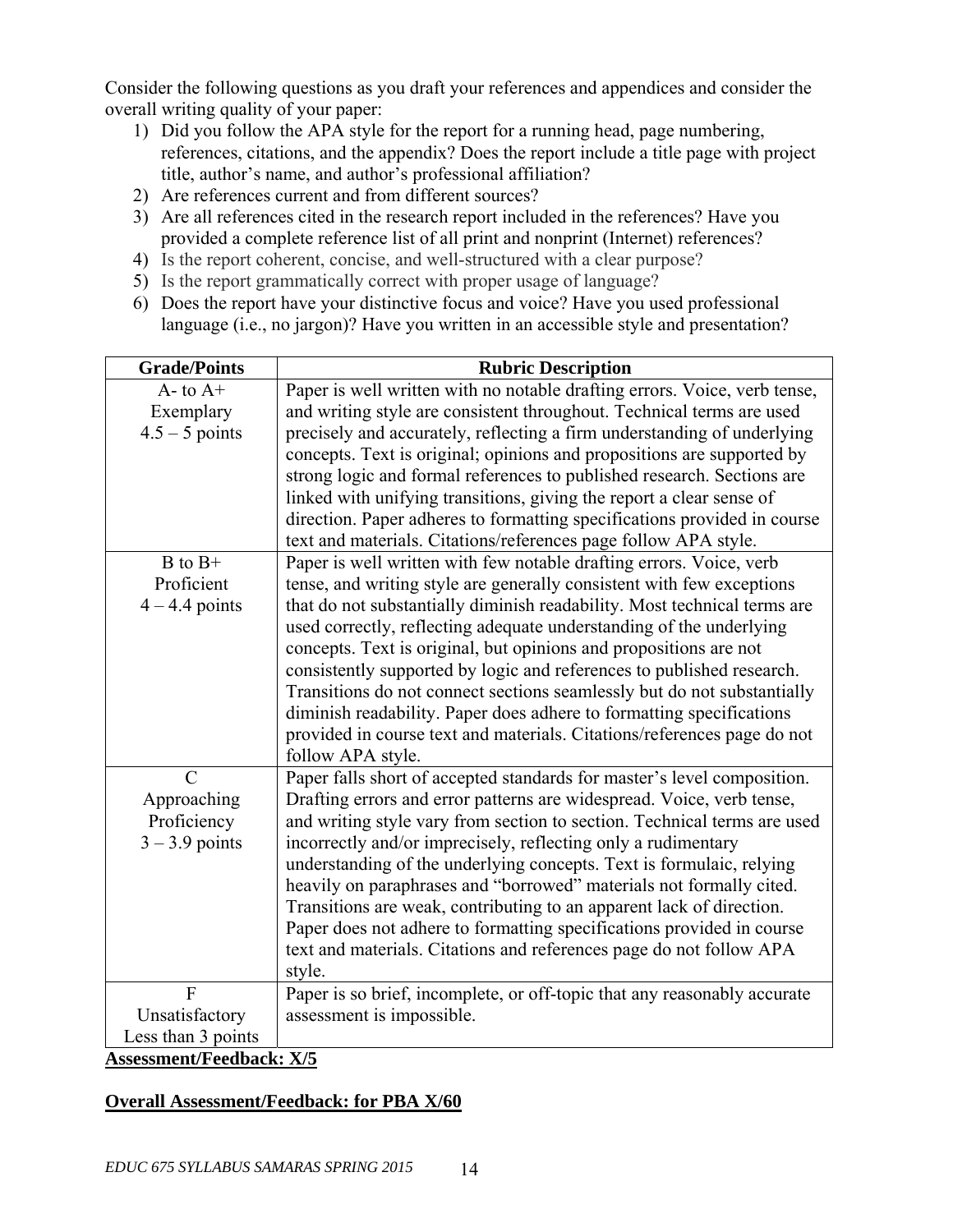# **Grading Scale for Research Project**

**Exemplary**: 60 points. Substantially meets the project and report requirements. All criteria are addressed fully

*Accomplished:* 56-59 points. Meets the project and report requirements. Criteria adequately addressed

**Developing:** 55-53 points. Meets some, but not all, of the project and report requirements. Weaknesses in addressing some of the criteria

*Undeveloped*: 53 points and below. Does not meet the project and report requirements. Weaknesses in addressing the majority of the criteria

# **Teacher Research Impact Collaborative Presentation**

The M.Ed. Program exit requirement is a teacher research impact presentation which is completed during your capstone course, EDUC 675. *The Teacher Research Impact Presentation is an ungraded requirement for* EDUC 675, however, students are required to successfully complete a Teacher Research Impact Presentation in order to exit and graduate from the Secondary Education program. Your grade for EDUC 675 will be posted only upon successful completion of the Teacher Research Impact Presentation.

Working in a small group (likely your critical friend team) organized by broad areas of research interests, you will identify one authentic, alternative, contemporary media-based method through which you will share the impact of your teacher research. While you will make a brief presentation of your individual research findings in class, the mission of this assignment is for your collaborative to design and enact a presentation which brings together your papers and its impact of/for student learning and your professional development as a teacher (e.g., as differentiation, management, classroom environments, student engagement.) You might highlight the very importance of teacher research or summarize the findings of your group members' efforts around a common theme or topic. Examples will be offered.

After your presentation, you are also encouraged to display and present these findings in an alternative setting and through creative means, with your primary goal being engaging in an exercise in demonstrating the significance of your teacher research to the broader world. You may potentially share your project with the Secondary Program Faculty and members of the larger college or educational community.

| Grade | <b>Standards</b>       | <b>Grading</b> | <b>Grade Points</b> | <b>Graduate Courses</b> |
|-------|------------------------|----------------|---------------------|-------------------------|
| A     | Meets Standard         | $93 - 100$     | 4.00                | Satisfactory /          |
|       |                        |                |                     | Passing                 |
| $A-$  | <b>Meets Standard</b>  | $90 - 92.9$    | 3.67                | Satisfactory /          |
|       |                        |                |                     | Passing                 |
| $B+$  | Approaches<br>Standard | $88 - 89.9$    | 3.33                | Satisfactory /          |
|       |                        |                |                     | Passing                 |
|       | Approaches             | $83 - 87.9$    | 3.00                | Satisfactory /          |
| B     | Standard               |                |                     | Passing                 |
| $B-$  | Approaches<br>Standard |                | 2.67                | Please note that B-     |
|       |                        | $80 - 82.9$    |                     | is not a passing        |
|       |                        |                |                     | course grade.           |

# **Grading Scale for Course**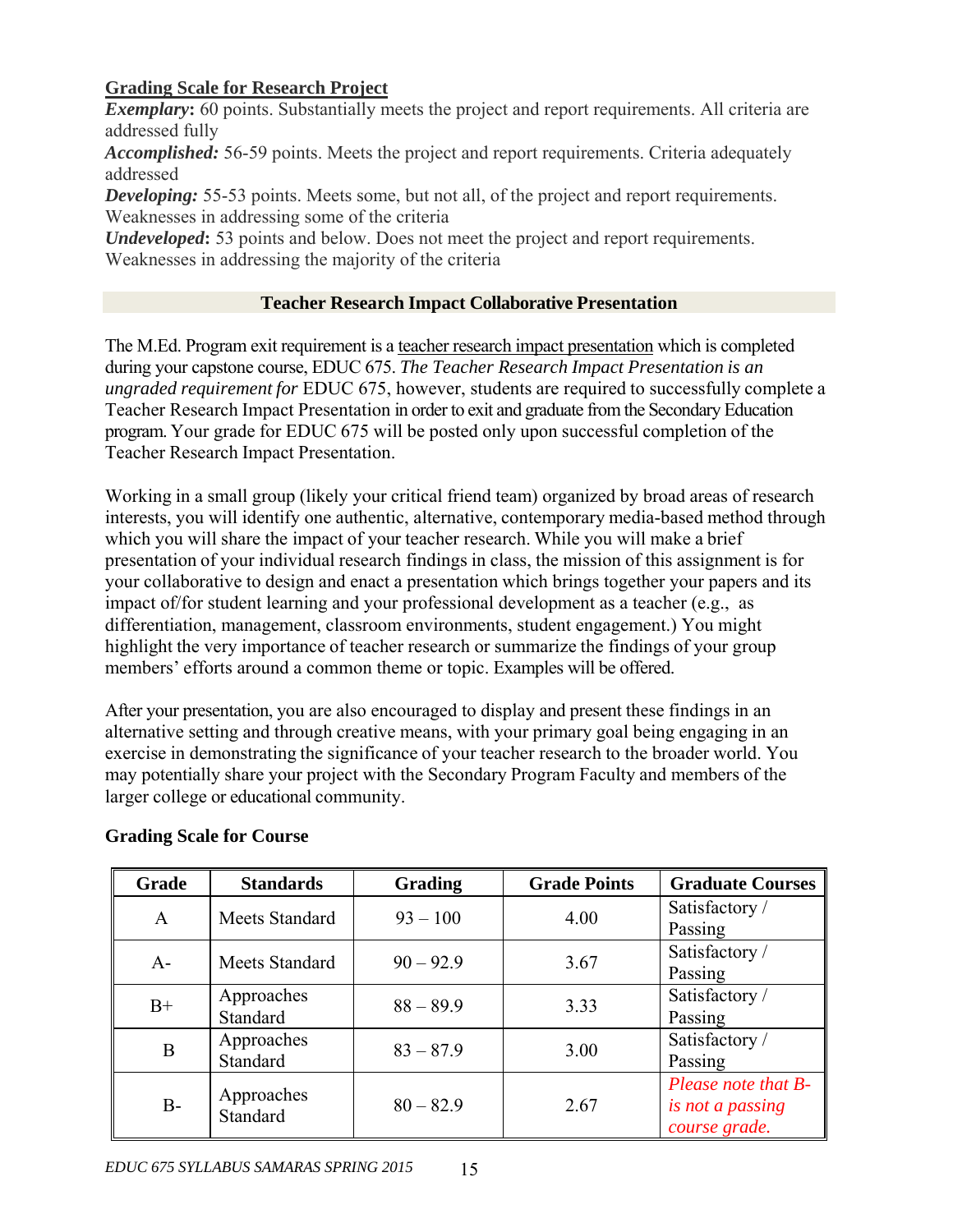#### **READING RESOURCES**

#### **Teacher Research**

- Falk, B., & Blumenreich, M. (2005). *The power of questions: A guide to teacher and student research.* Portsmouth, NH: Heinemann.
- Goodnough, K. (2001). Teacher development through action research. *Action in teacher education,23* (1), 37-46. Access through GMU, Library, e-journal.
- Greely, K. (2000). *Why fly that way?: Living community and academic achievement.* NY: Teachers College.
- Hubbard, R. S., & Power, B. (1999). *Living the questions: A guide for teacher-researchers.*  Portland, ME: Stenhouse.
- Kagan, D. M. (1993). *Laura and Jim and what they taught me about the gap between educational theory and practice.* NY. State University of New York Press.
- Lassonde, C. A., Galman, S., & Kosnik, C. (Eds.), (2009). *Self-study research methodologies for teacher educators.* Rotterdam, The Netherlands: Sense.
- Leedy, P. D., and Ormrod, J. E. (2001). *Practical research: Planning and design.* Upper Saddle River, NJ: Merrill.
- MacLean, M.S. & Mohr, M. (1999). *Teacher-researchers at work*. National Writing Project, Berkeley, CA.
- Samaras, A. P., & Freese, A. R. (2006). *Self-study of teaching practices primer.* New York, NY: Peter Lang.
- Samaras, A. P., Freese, A. R., Kosnik, C., & Beck, C. (Eds.) (2008). *Learning communities in practice.*  The Netherlands: Springer Press.
- Samaras, A. P., Adams-Legge, M., Breslin, D., Mittapalli, K., Magaha O'Looney, J., & Wilcox, D. R. (2007). Building a plane while flying it: Reflections of teaching and learning self study. *Reflective Practice, 8*(4), 467-481.
- Seidman, I. (1998). *Interviewing as qualitative research: A guide for researchers in education and the social sciences.* New York: Teachers College Press.
- Wilcox, D. R., & Samaras, A. P. (2009). Examining our Career Switcher teachers' first year of teaching: Implications for alternative teacher education program design. *Teacher Education Quarterly, 36* (4), 173-191.
- Zenkov, K. & Harmon, J. (2009). Picturing a writing process: Using photovoice to learn how to teach writing to urban youth. *Journal of Adolescent and Adult Literacy, 52*(7), 575-584*.*

#### **Data Analysis**

- Bogdan, R. C., & Biklen, S. K. (2007). *Qualitative research for education: An introduction to theory and methods*. Boston, MA: Allyn & Bacon.
- Czaja, R., & Blair, J. (1996). *Designing surveys: A guide to decisions and procedures.* Thousand Oaks, CA: Pine Forge Press.
- Miles, M. B., & Huberman, A. M. (1994). *Qualitative data analysis*. Thousand Oaks, CA: Sage.
- Patton, M. Q. (1990). *Qualitative evaluation and research methods (Second Edition).* CA: Sage.

Rovessi, C., & Carroll, D. J. (2002). *Statistics made simple for school leaders.* Lanham, MD: Scarecrow Press.

Salkind, N. (2000). *Statistics for people who think they hate statistics.* Thousand Oaks, CA: Sage. Saldaña, J. (2013). *The coding manual for qualitative researchers.* Thousand Oaks, CA: Sage.

#### **Research and Writing**

- American Psychological Association (2009*). Publication Manual of the American Psychological Association*. American Psychological Association: Washington, DC.
- Booth, W. C., Colomb, G. G., & Williams, J. M. (1995). *The craft of research*. Chicago, IL: The University of Chicago.

Dahl, K. K. (1992). *Teacher as writer: Entering the professional conversation.* Urbana, IL: NCTE.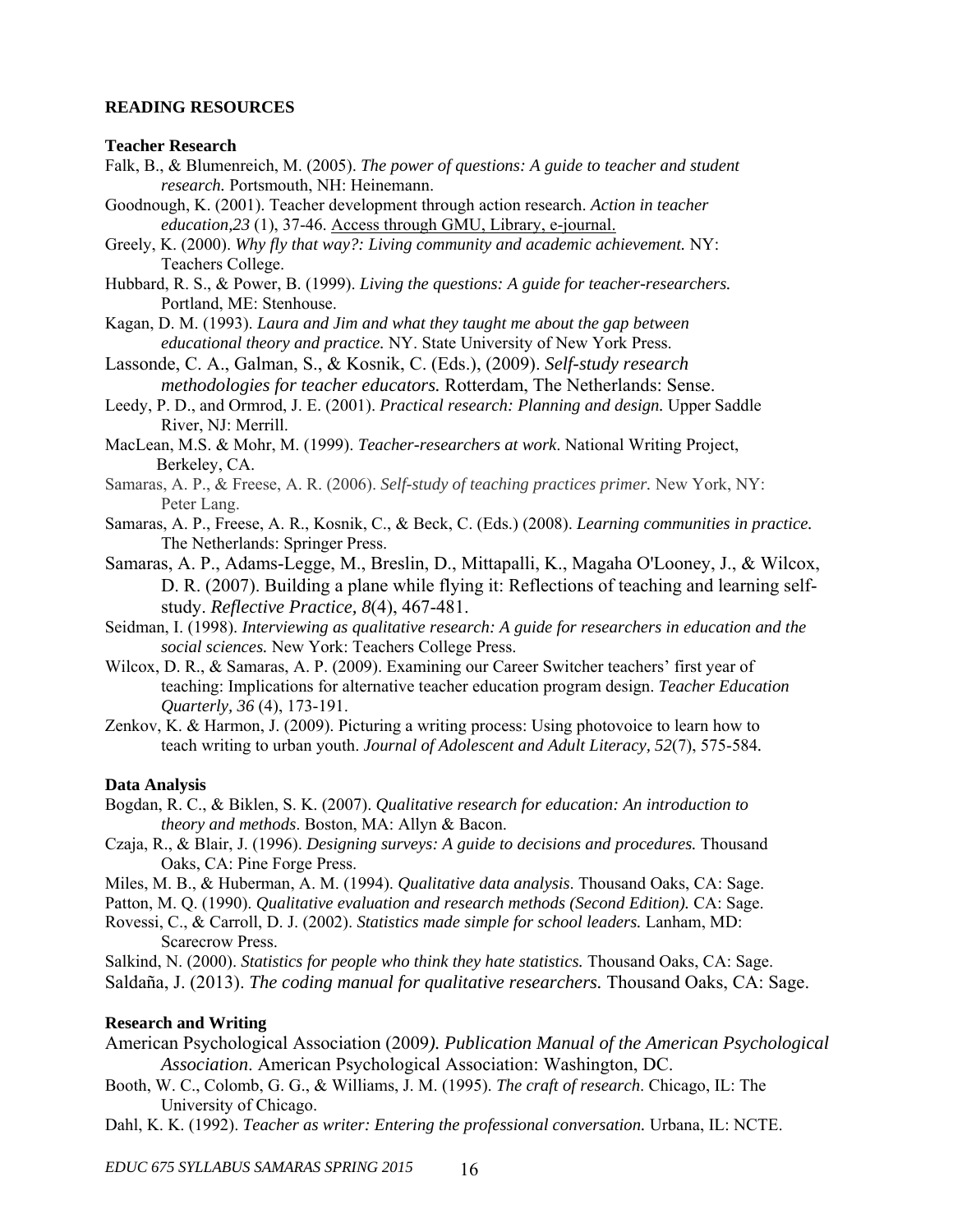## **Online Resources**

\*Also see Web Links for Teacher Research posted on Bb.

Biennual International Conference on the Self-Study of Teacher Education Practices http://www.castleconference.com/conference-history.html

*Studying Teacher Education: A journal of self-study of teacher education practices:*  http://www.tandf.co.uk/journals/titles/17425964.asp

Self-Study of Teacher Education Practices Special Interest Group http://aera.net/sstepsig109

*Data Collecting Tools:* Go to Google docs, then spreadsheets to create survey. Also Survey Monkey http://www.surveymonkey.com/home.asp

#### *National Reports and Test Reporting Centers*

The Nation's Report Card/National Assessment of Educational Progress http://nces.ed.gov/nationsreportcard/ National Center for Educational Statistics http://nces.ed.gov/help/sitemap.asp TIMSS and PIRLS The International Math and Science Study and International Literacy Study http://www.timss.org/ Best Evidence/School Reform Reports/School Models. Johns Hopkins University http://www.bestevidence.org/index.htm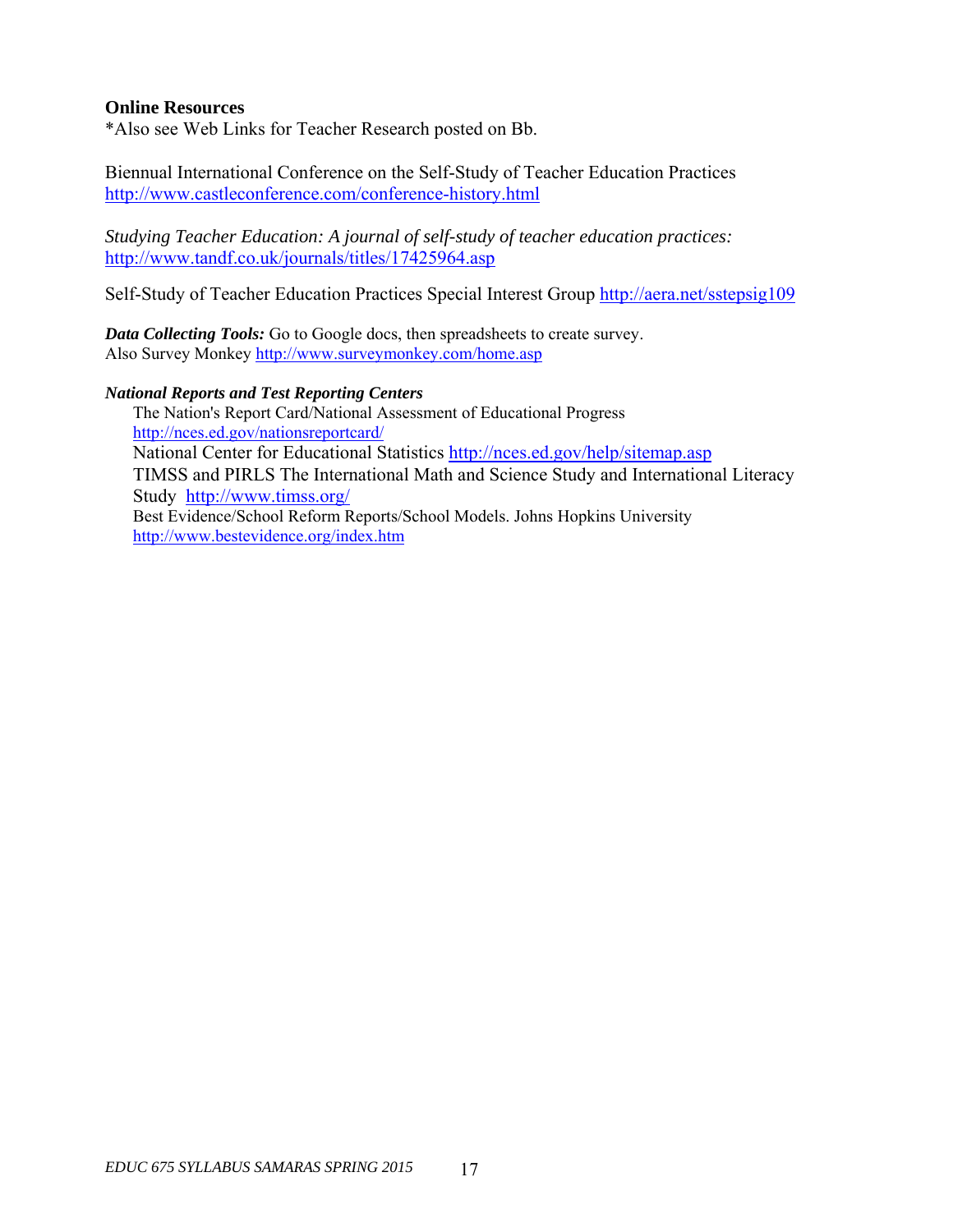| <b>Week</b><br>"Online"<br>indicates Bb<br>participation<br>and field work;<br>online classes<br>are in grey | <b>Topics</b>                                                                                                                                                     | <b>Assignments</b><br>Post on Class Discussion thread<br>before class where listed<br><b>Red font requires peer review</b>                                                   | <b>Readings</b><br>Chapters are in text<br>Exemplars located in Bb folder                                                                                                        |
|--------------------------------------------------------------------------------------------------------------|-------------------------------------------------------------------------------------------------------------------------------------------------------------------|------------------------------------------------------------------------------------------------------------------------------------------------------------------------------|----------------------------------------------------------------------------------------------------------------------------------------------------------------------------------|
| Week #1<br>1/26<br><b>On Campus</b>                                                                          | Introduction to Teacher<br>Research:<br>Self-Study Action<br><b>Research Method</b><br>Working with Critical<br>Friends<br>Finding your Research<br>Question (RQ) | Upload a picture of<br>yourself on the class<br>discussion thread<br>In-class activity: "I<br>wonder activity"<br><b>Use Critical Friend</b><br>Inquiry (CFI): $1.1$ pp. 5-6 | During first week, read<br>Preface, Chapter 1, &<br>Appendix A<br>Overview Self-Study<br><b>Resource Center at</b><br>http://www.sagepub.com/s<br>amaras/                        |
| Week #2<br>2/2<br><b>On Campus</b>                                                                           | Refining your RQ<br>Drafting a Rationale and<br>Argument<br>Using the literature to<br>inform your study                                                          | <b>Discussion Thread</b><br><b>Assignment 1: Post</b><br>Research Artifact &<br>Memo (use pp. 105-106)<br>text)<br>Begin your literature<br>review (see p. 137)              | Chapters $2 & 4$<br>See Table 2.1 to draft your<br>timeline<br><b>GMU Teacher Research</b><br>Exemplars focus on<br>Intro/Rationale:<br>K. Mayden, Fall 2014<br>Mautz, Fall 2014 |
| Week #3<br>2/9<br><b>On Campus</b>                                                                           | Research Design<br>Being an Ethical<br><b>Teacher Researcher</b>                                                                                                  | <b>Discussion Thread</b><br><b>Assignment 2: Post</b><br>Rationale & RQ<br>(see $p. 124$ text)                                                                               | Chapters $6 & 7$<br><b>GMU Teacher Research</b><br>Exemplar <u>focus</u> on Design<br>& Timeline:<br>Mautz, Fall 2014                                                            |
| Week #4<br>2/16<br><b>Online</b>                                                                             | <b>Literature Review</b>                                                                                                                                          | Post Peer Review of<br>Assignment #2: Peer<br>Rationale & RQ<br>Use electronic databases<br>for your literature review                                                       | Chapter 8<br><b>GMU Teacher Research</b><br>Exemplar focus on<br><b>Literature Review:</b><br>B. Saxena, Fall 2014                                                               |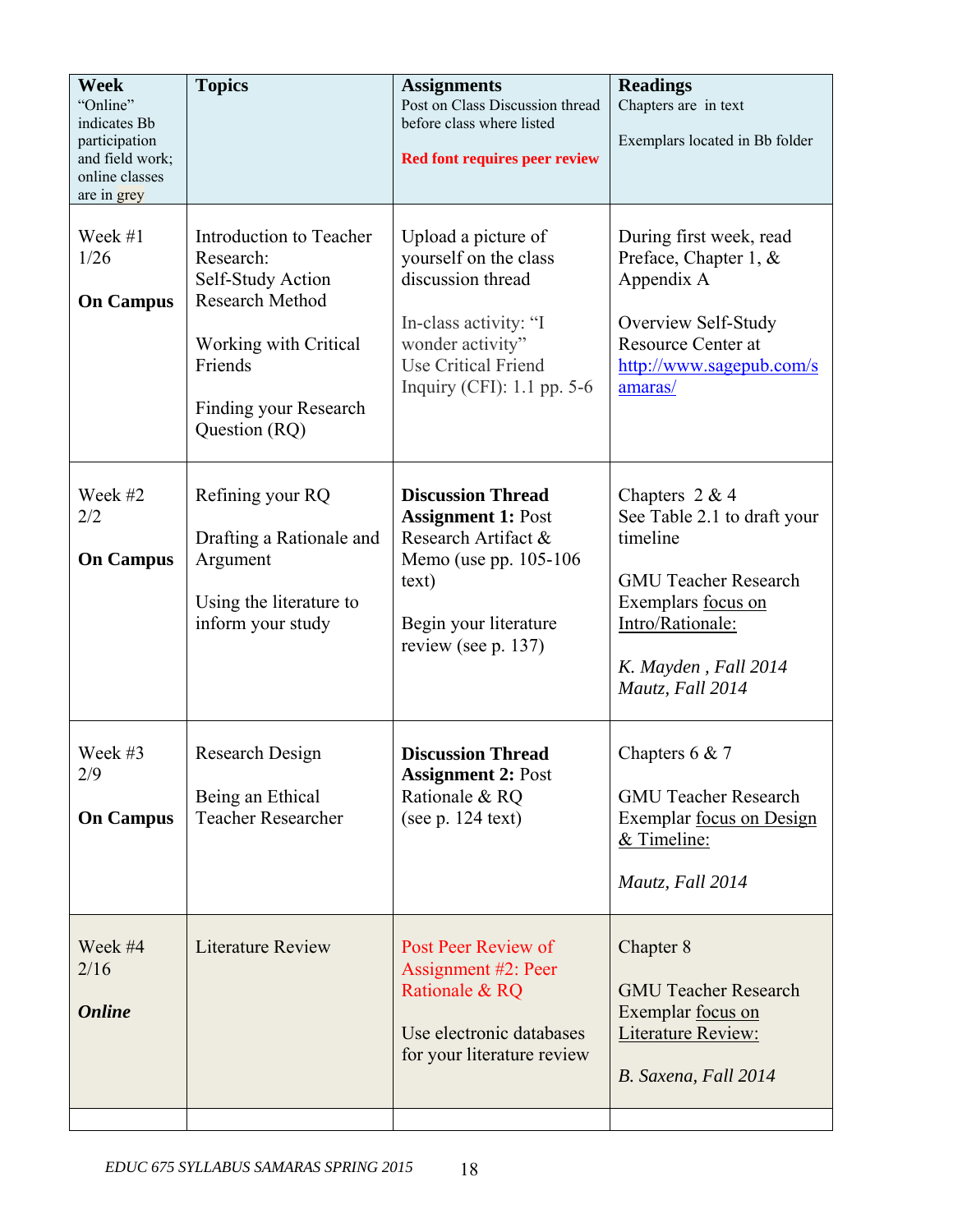| Week #5<br>2/23<br><b>On Campus</b>                       | Collecting Data                                      | <b>Discussion Thread</b><br><b>Assignment 3: Post</b><br><b>Literature Review</b>                                                                                       | Chapter 9<br><b>GMU Teacher Research</b><br>Exemplars with focus on<br>Method:<br>J. Payden, Fall 2014 and<br>L. Walsh, Fall 2014      |
|-----------------------------------------------------------|------------------------------------------------------|-------------------------------------------------------------------------------------------------------------------------------------------------------------------------|----------------------------------------------------------------------------------------------------------------------------------------|
| Week #6<br>3/2<br><b>Online</b> and<br><b>Field Work</b>  | Collect Data in the Field                            | <b>Discussion Thread</b><br><b>Assignment 4: Post</b><br>Methods: Data Chart incl<br><b>Pedagogical Strategies</b><br>See: Mautz p.13; Payden<br>pp. 10-11; Walsh p. 17 | Chapter 10<br><b>GMU Teacher Research</b><br>Exemplar with focus on<br>Analysis:<br>L. Sprague, Fall 2014                              |
| 3-9 to $3/15$                                             | Have a Lovely Spring<br><b>Break!</b>                |                                                                                                                                                                         |                                                                                                                                        |
| Week #7<br>3/16<br><b>Online</b> and<br><b>Field Work</b> | Continuing Collecting $&$<br><b>Analyzing Data</b>   | Post Peer Review of<br>Assignment #4: Methods:<br>Data Chart & Pedagogies                                                                                               | No readings this week                                                                                                                  |
| Week #8<br>3/23<br><b>On Campus</b>                       | Assessing Research<br>Quality<br>Validation Workshop | <b>Work on Draft 1</b><br>Move charts into narrative<br>format                                                                                                          | Chapter 11<br><b>GMU Teacher Research</b><br>Exemplar with <u>focus on</u><br>Results:<br>L. Sprague, Fall 2014                        |
| Week #9<br>3/30<br><b>Online</b>                          | <b>Writing your Results</b>                          | <b>Discussion Thread</b><br><b>Assignment 5: Post Draft</b><br>1 for peer review                                                                                        | Chapters 12<br><b>GMU Teacher Research</b><br>Exemplars with focus on<br>Discussion & Critique $&$<br>Appendix:<br>L. Walsh, Fall 2014 |